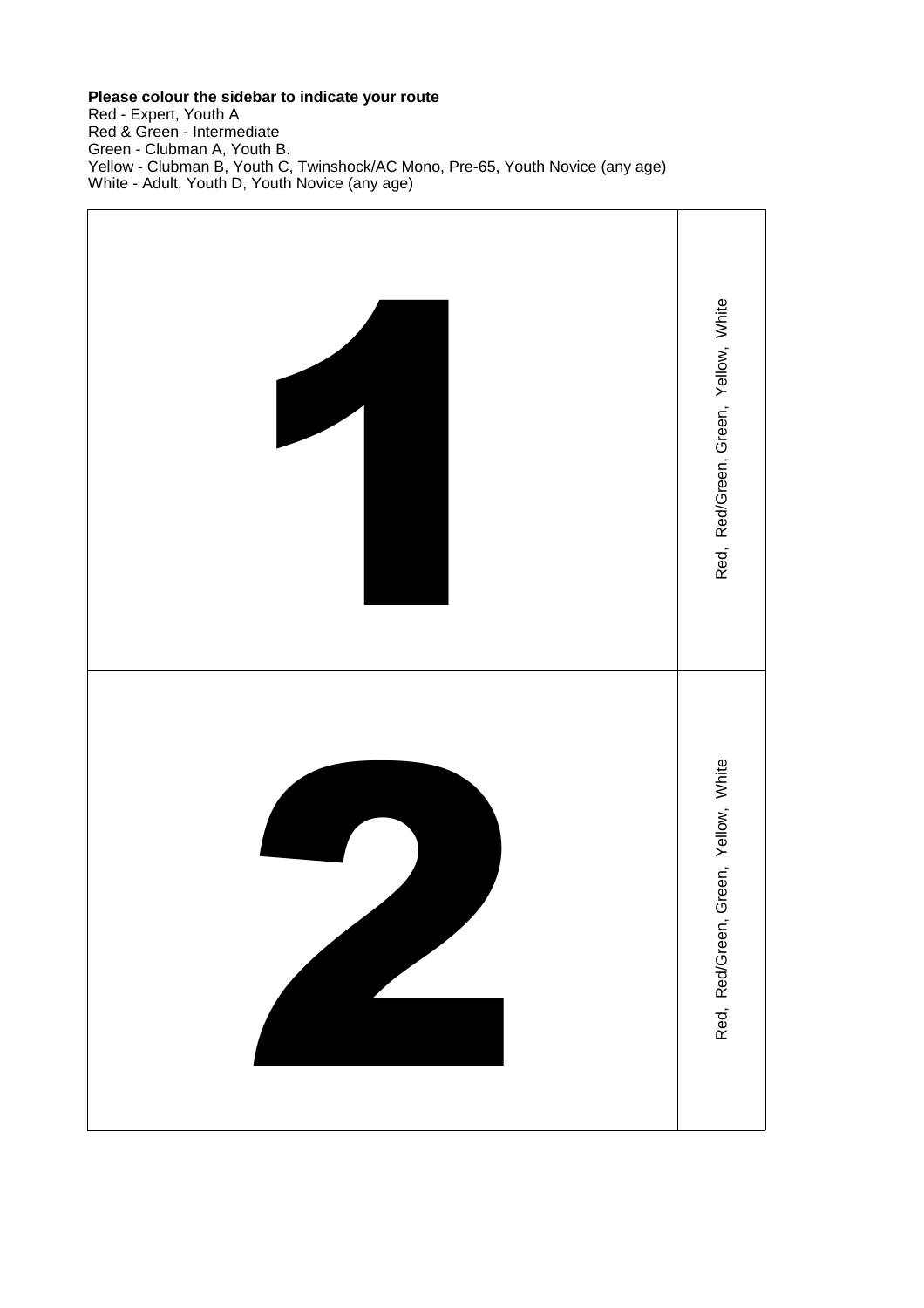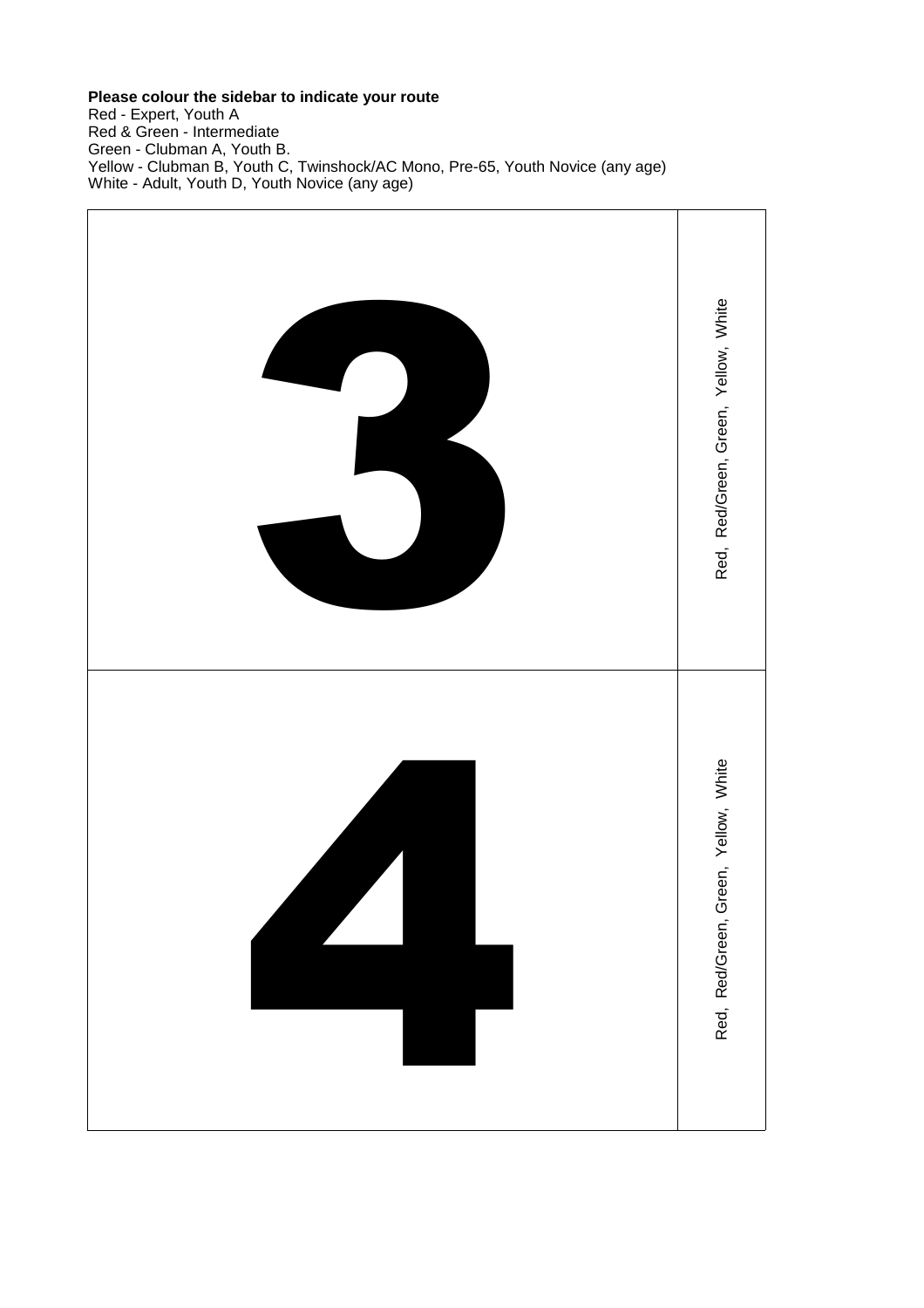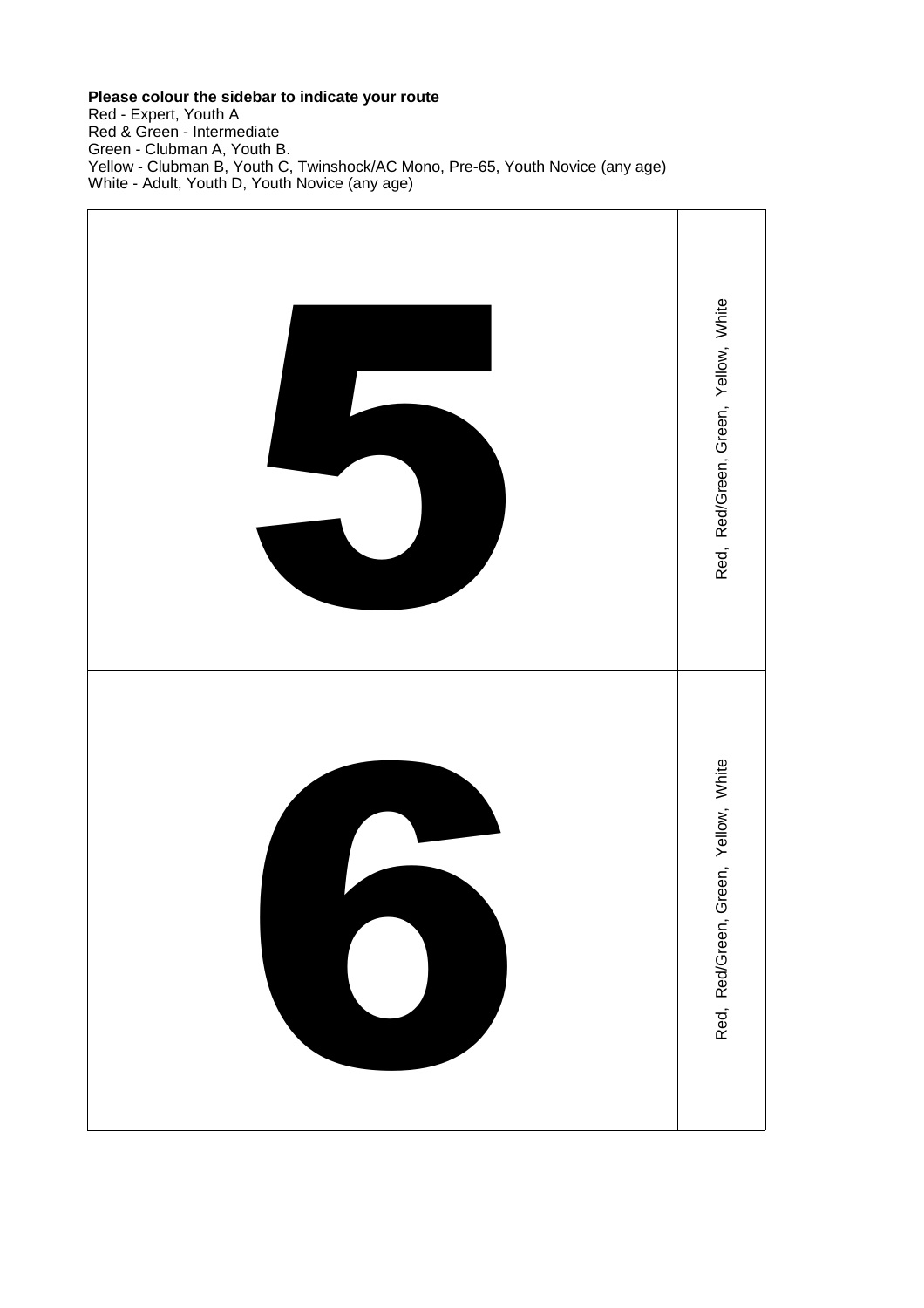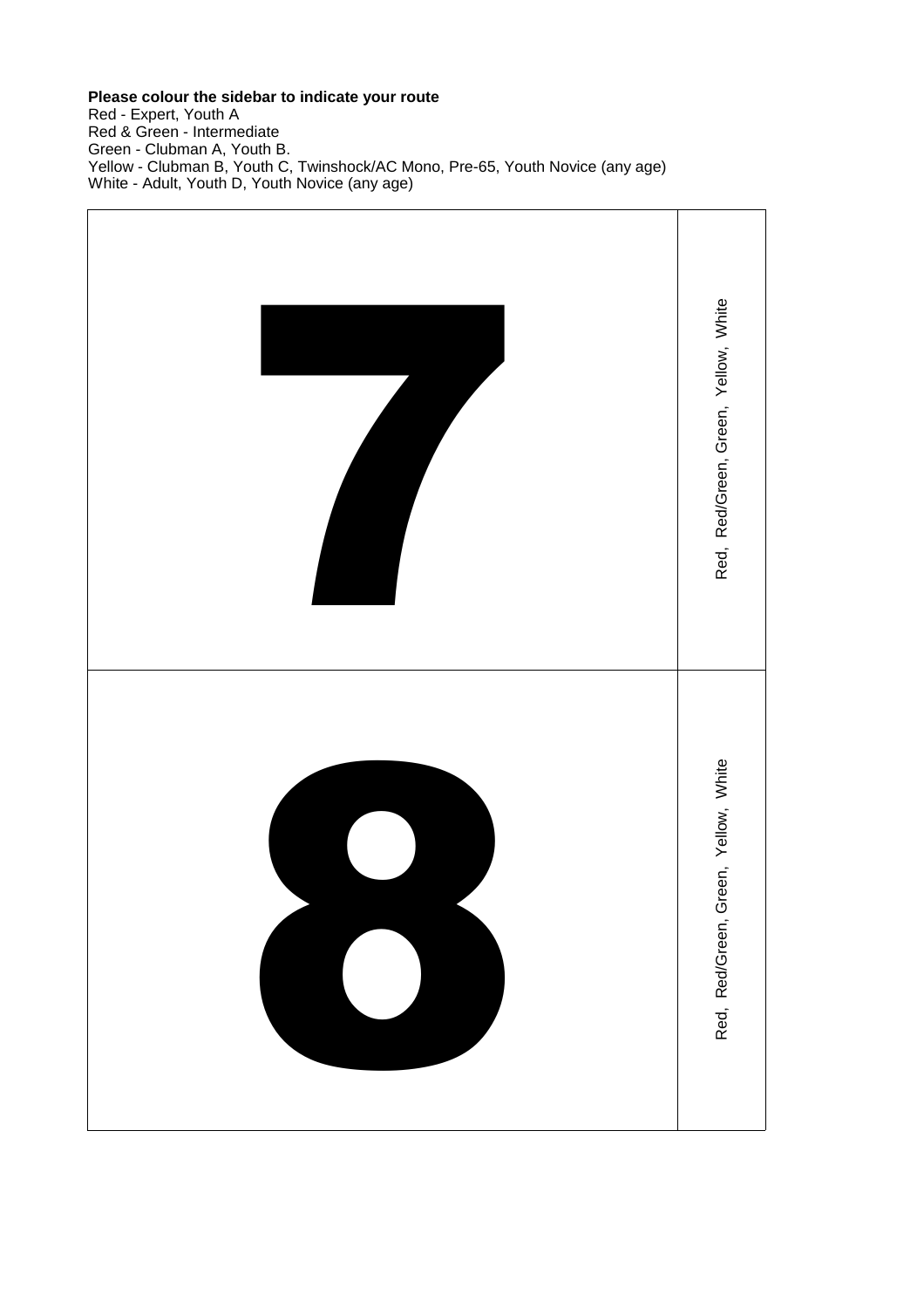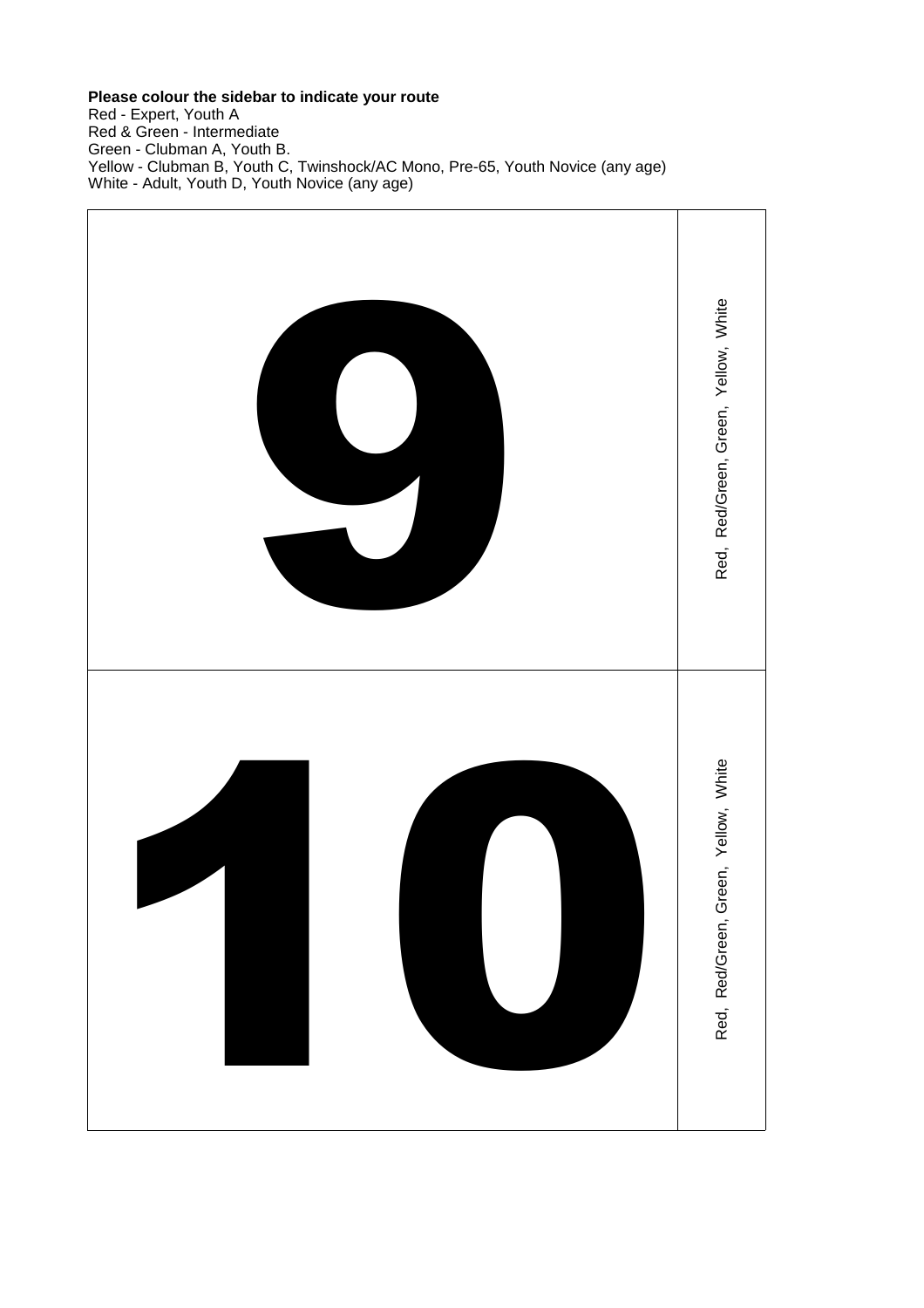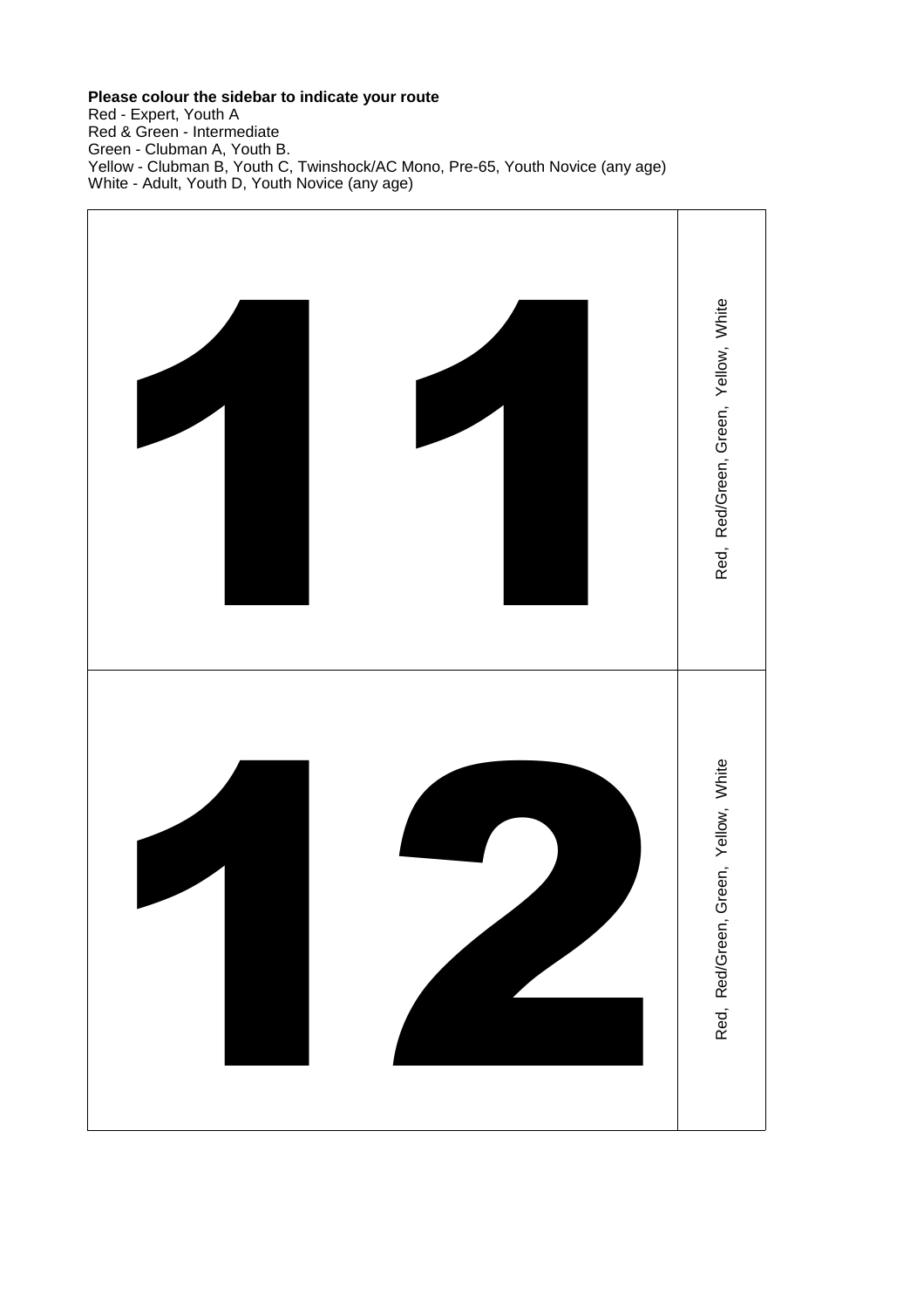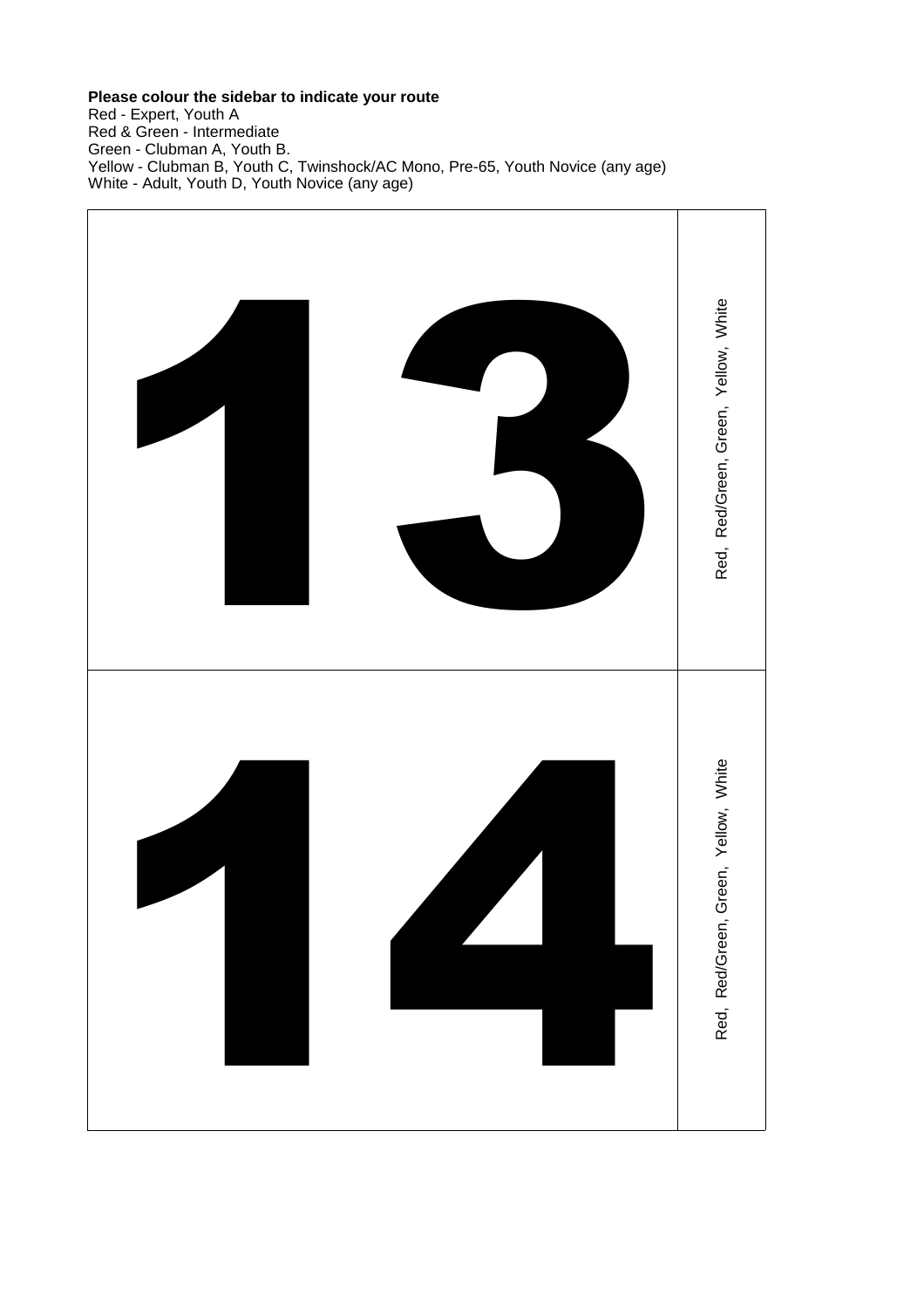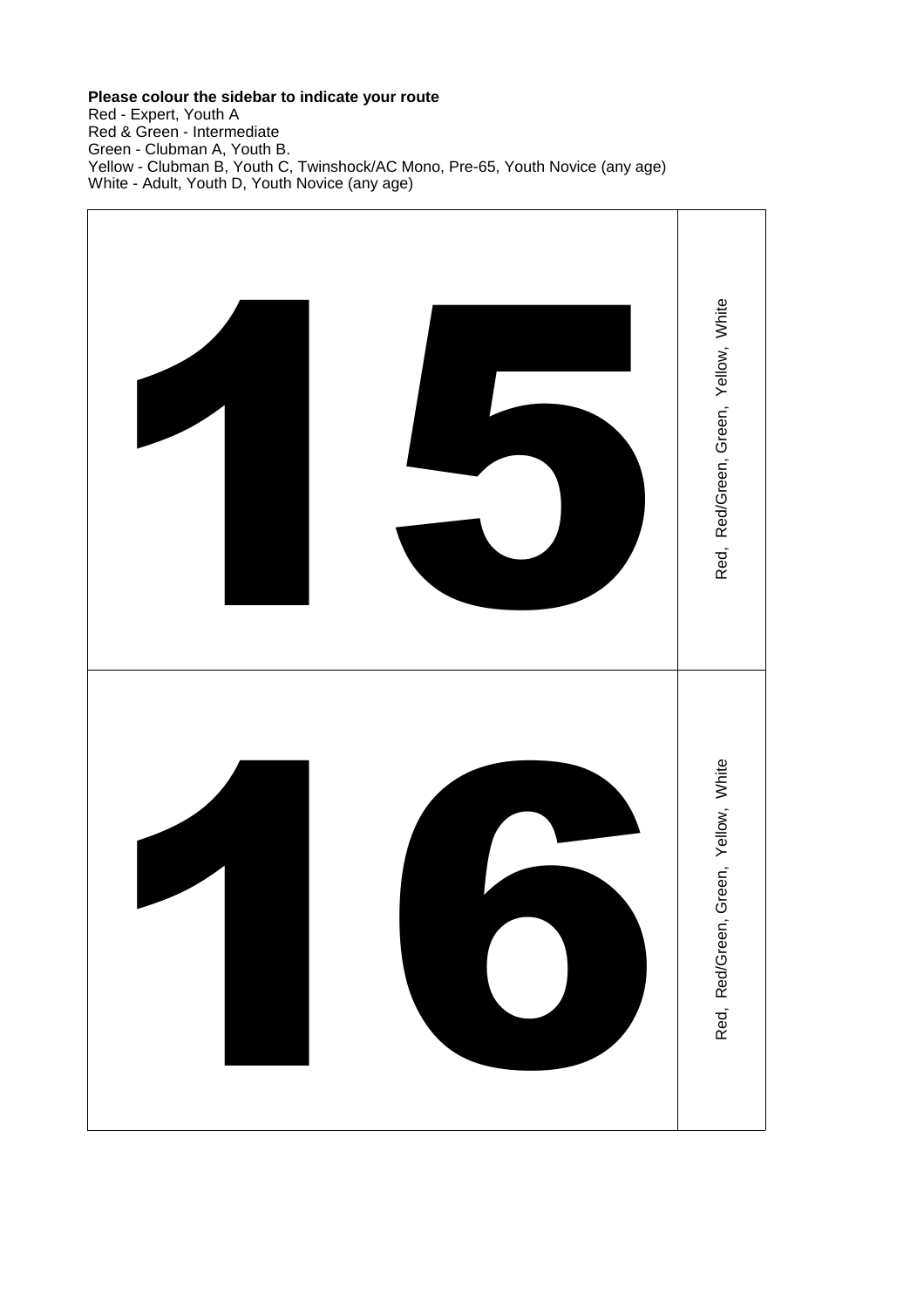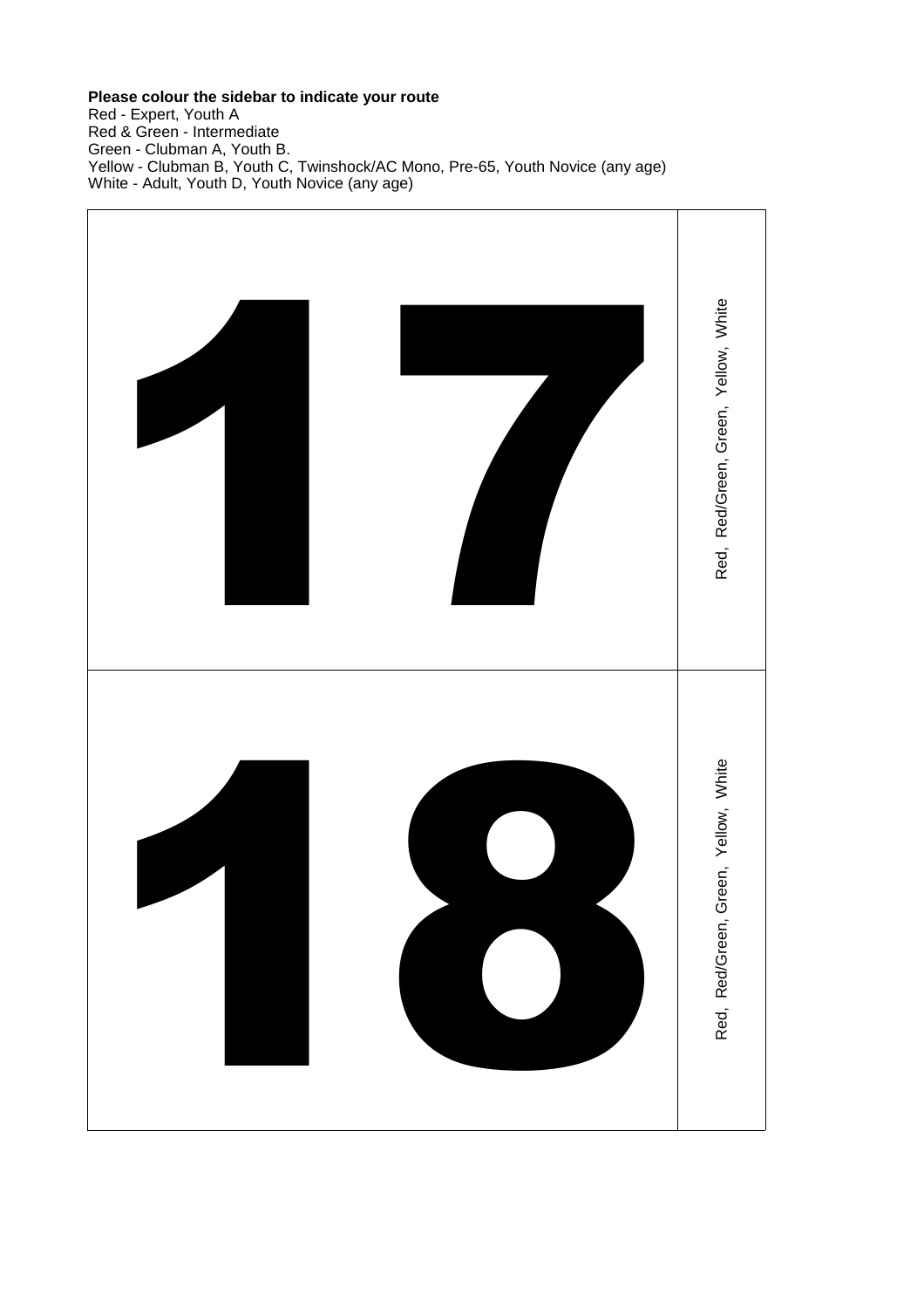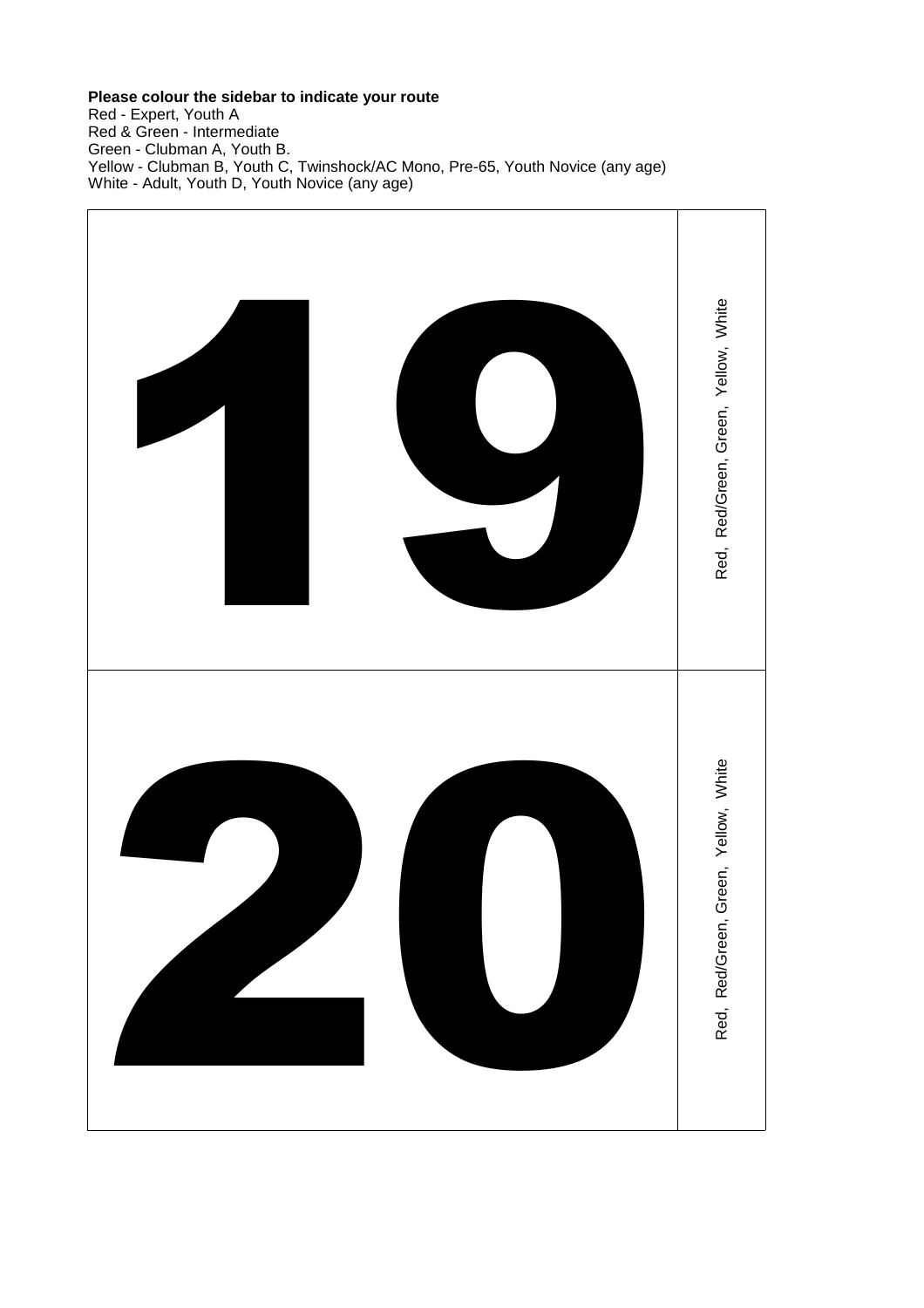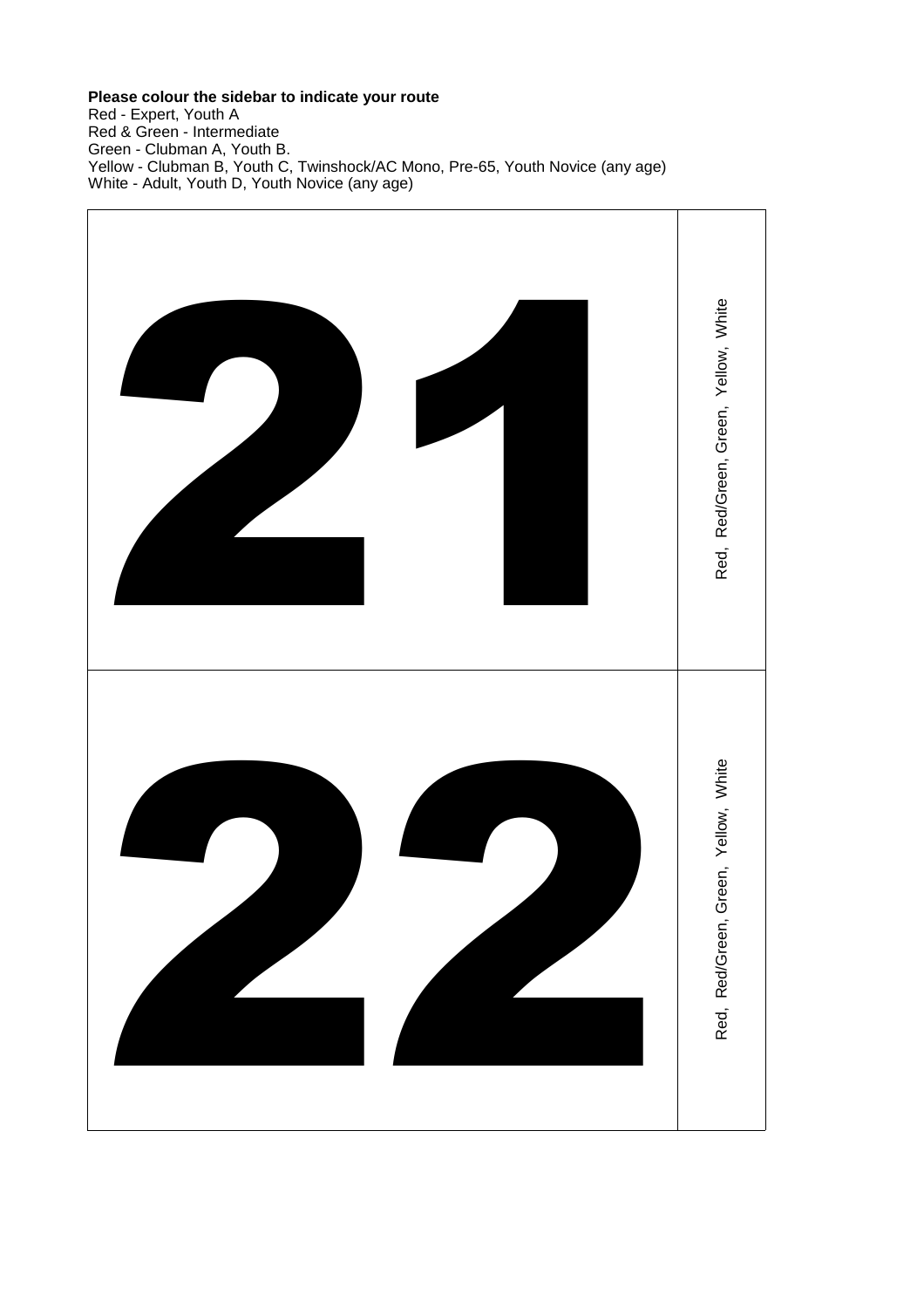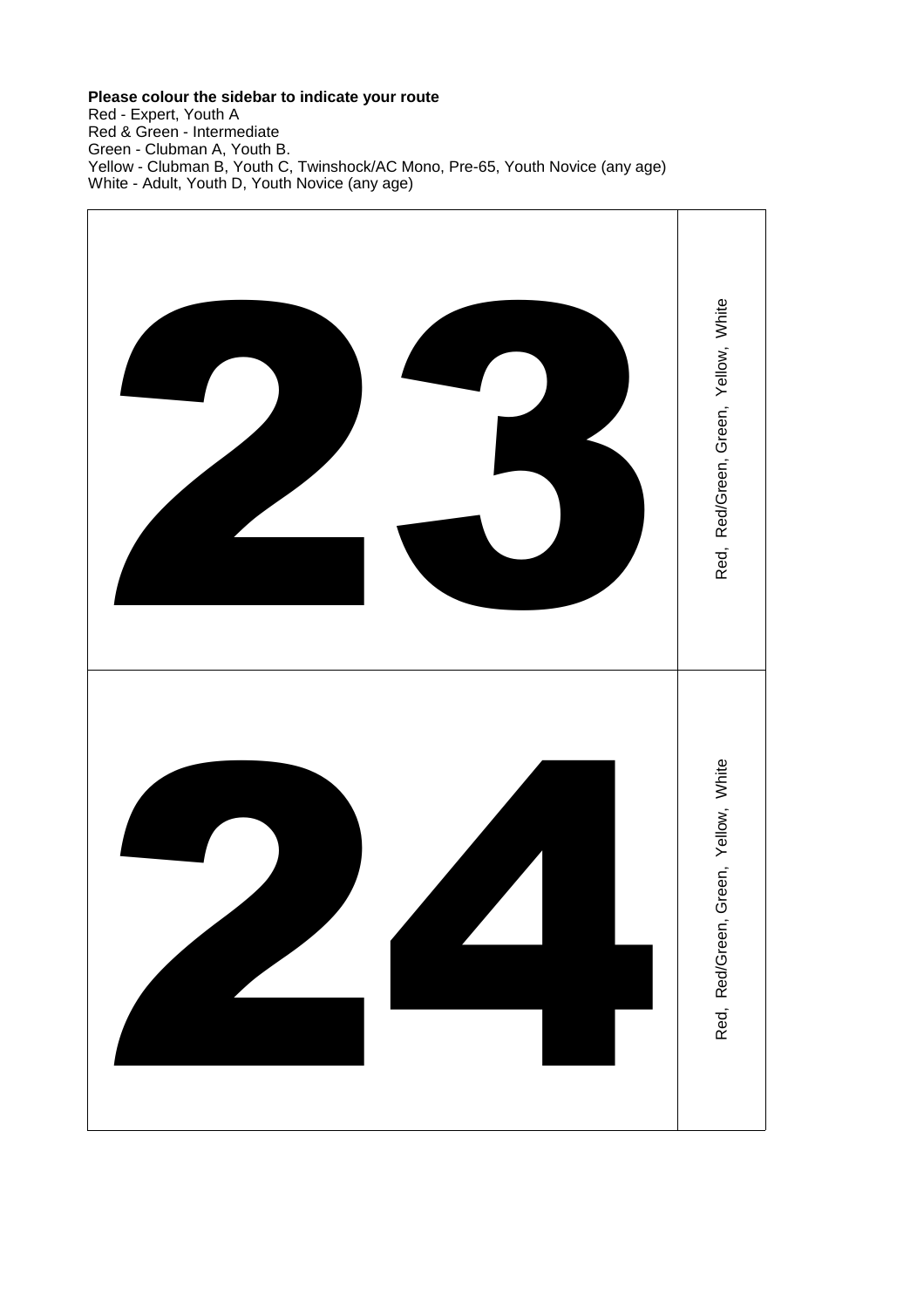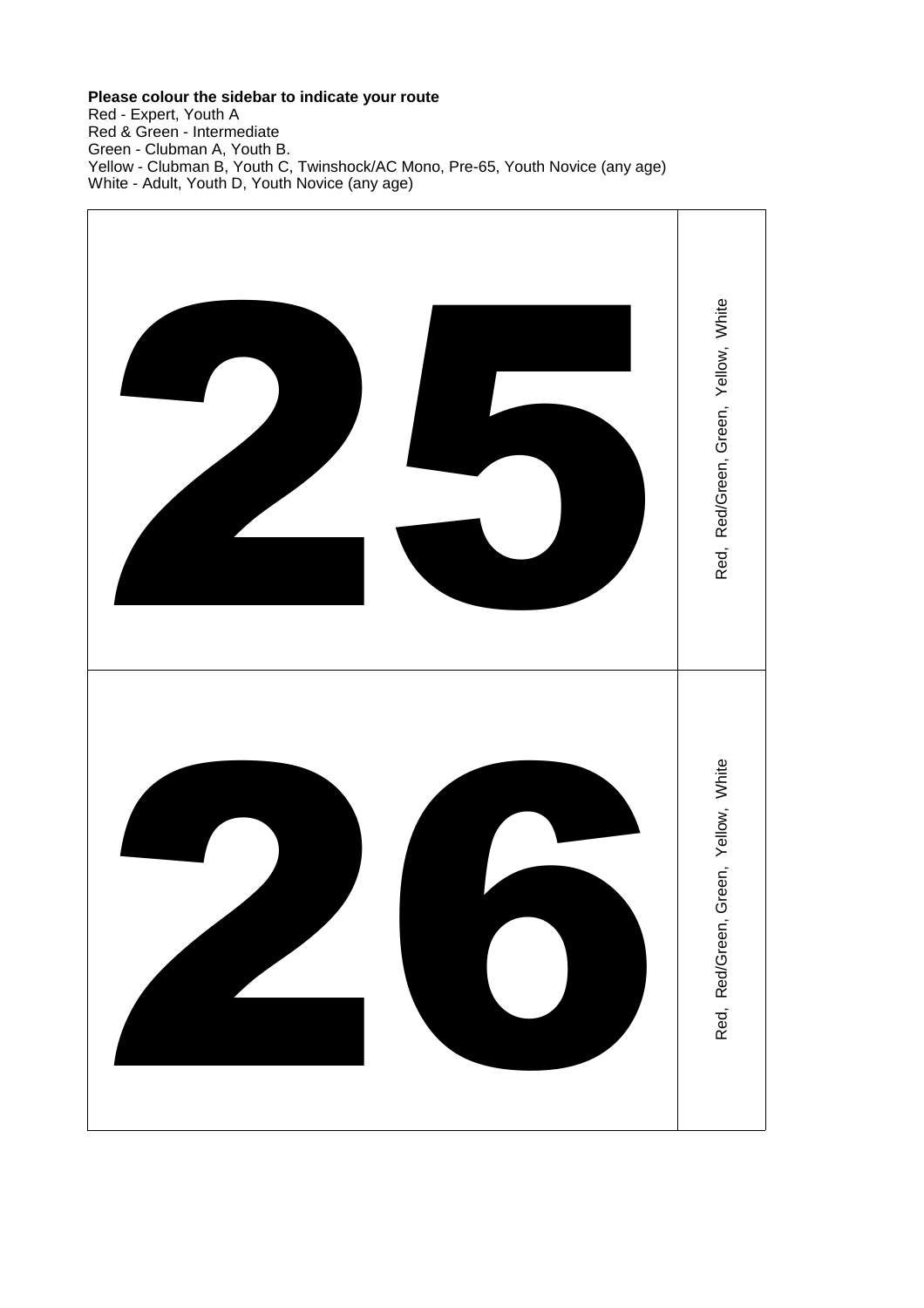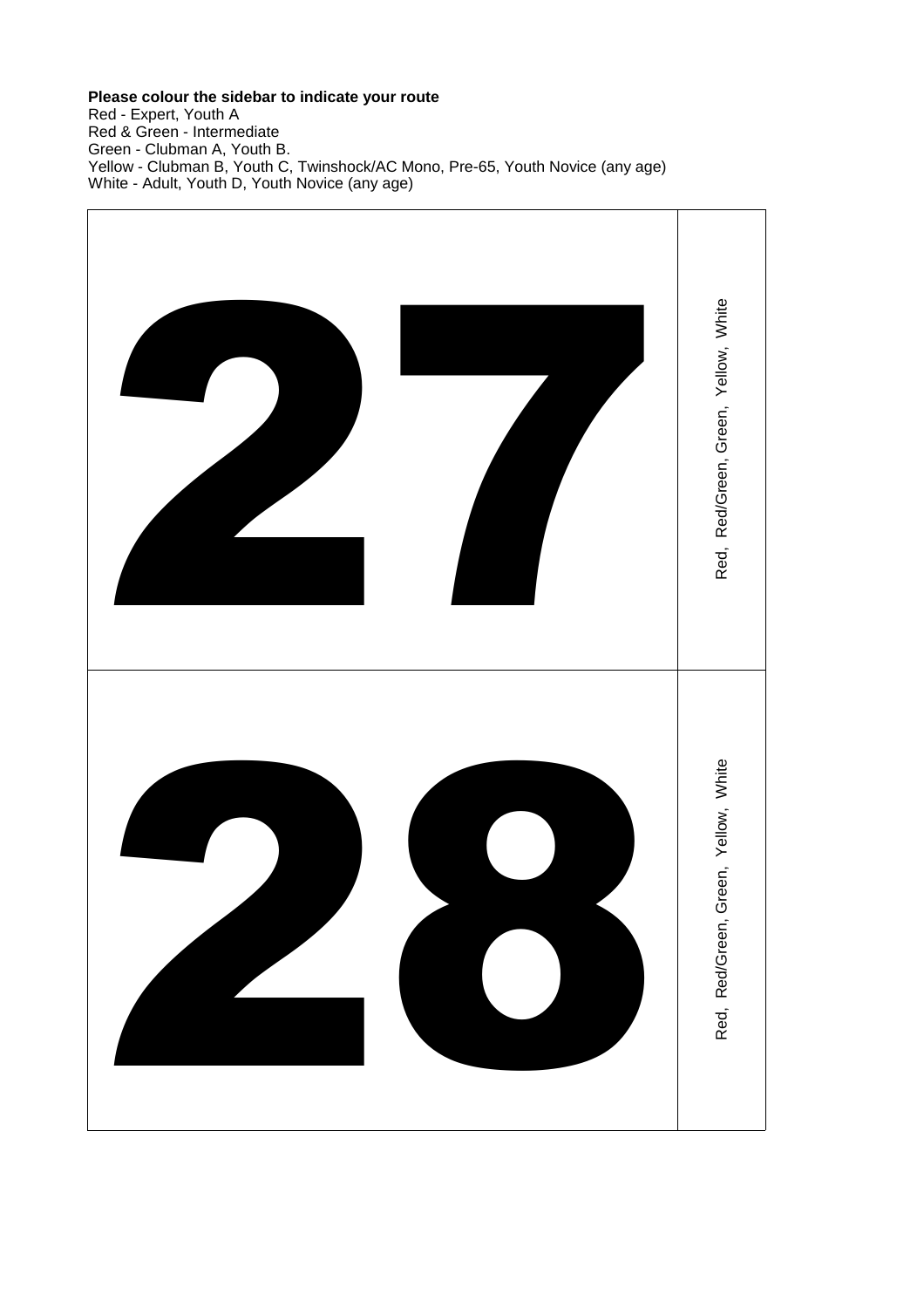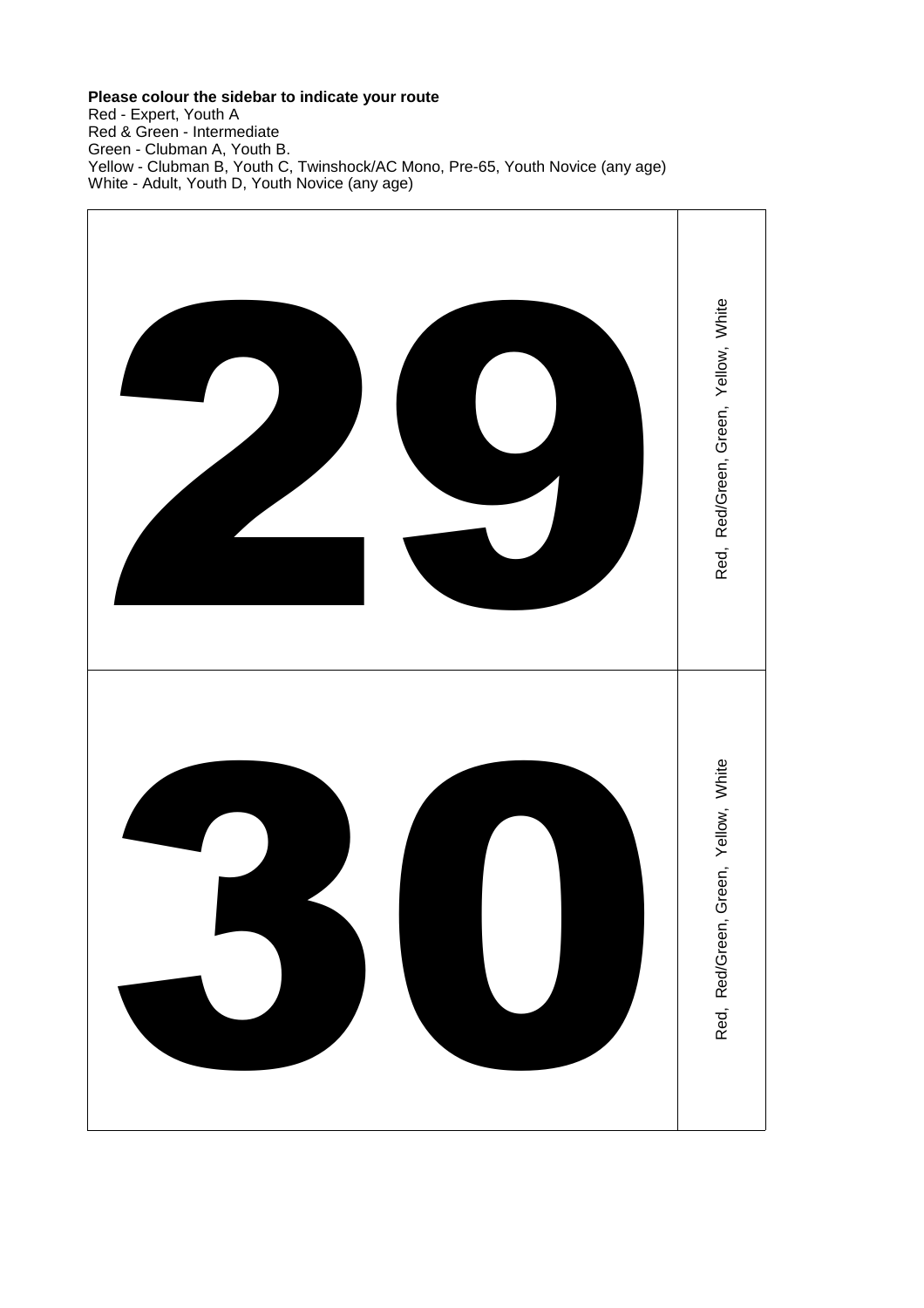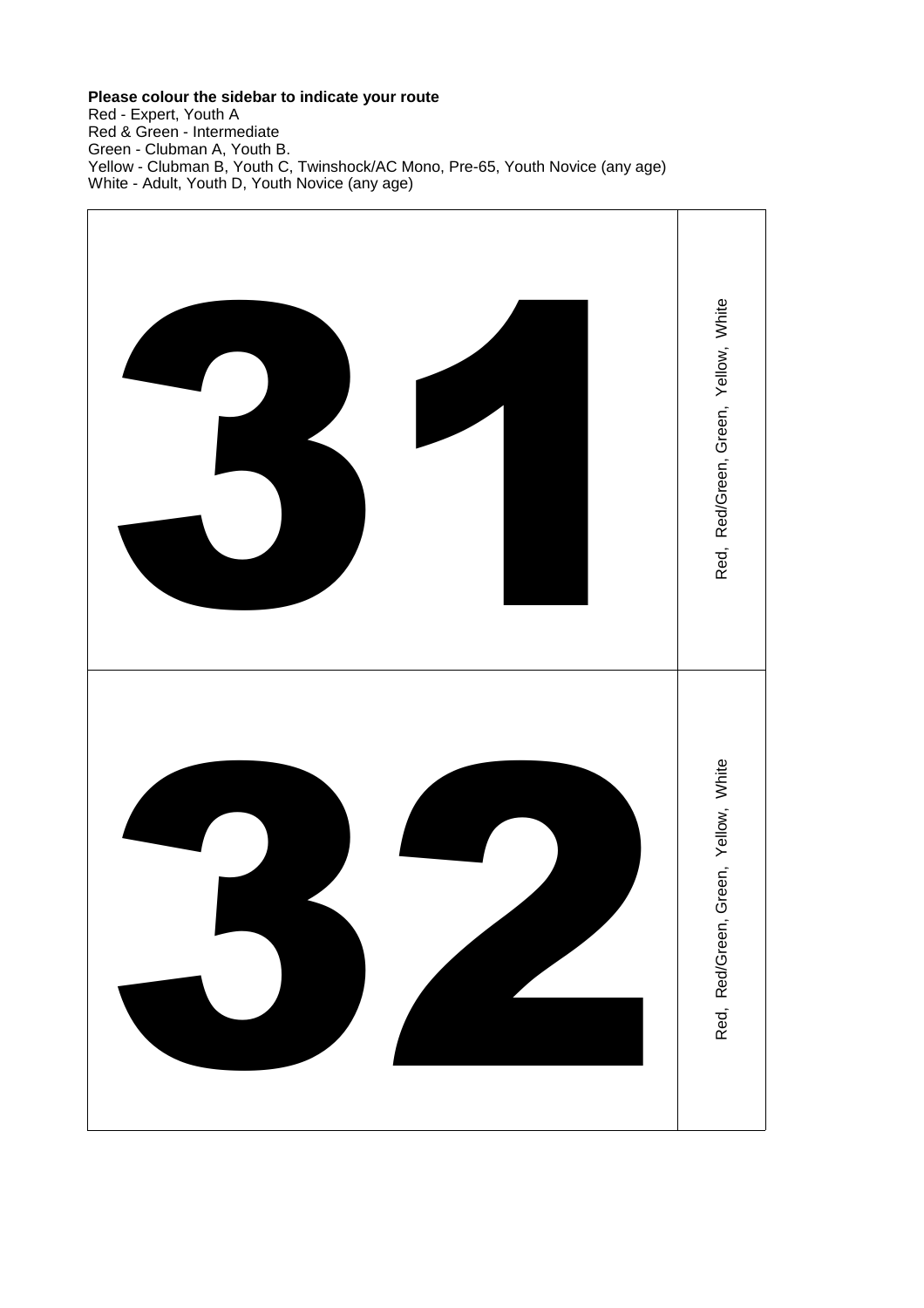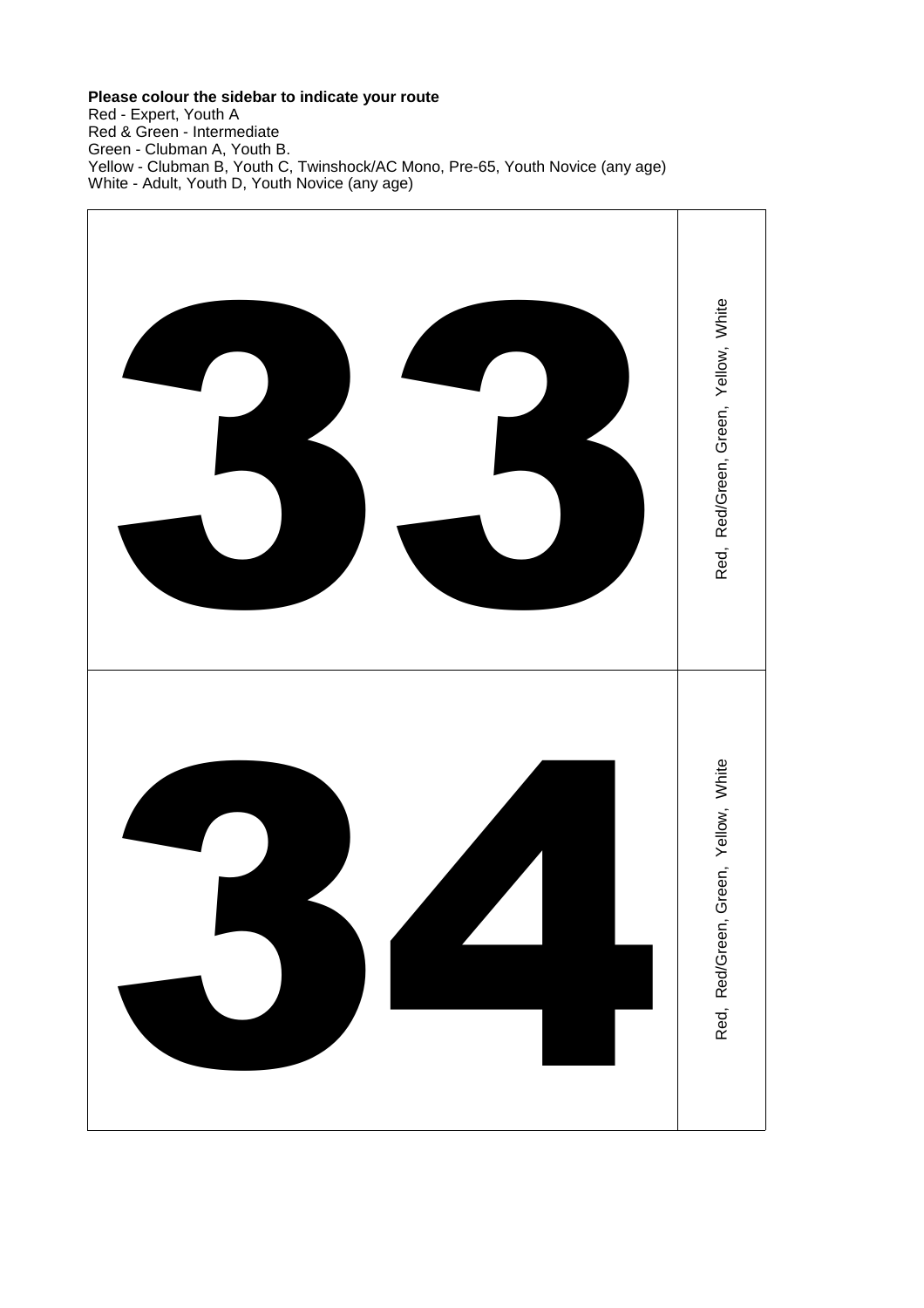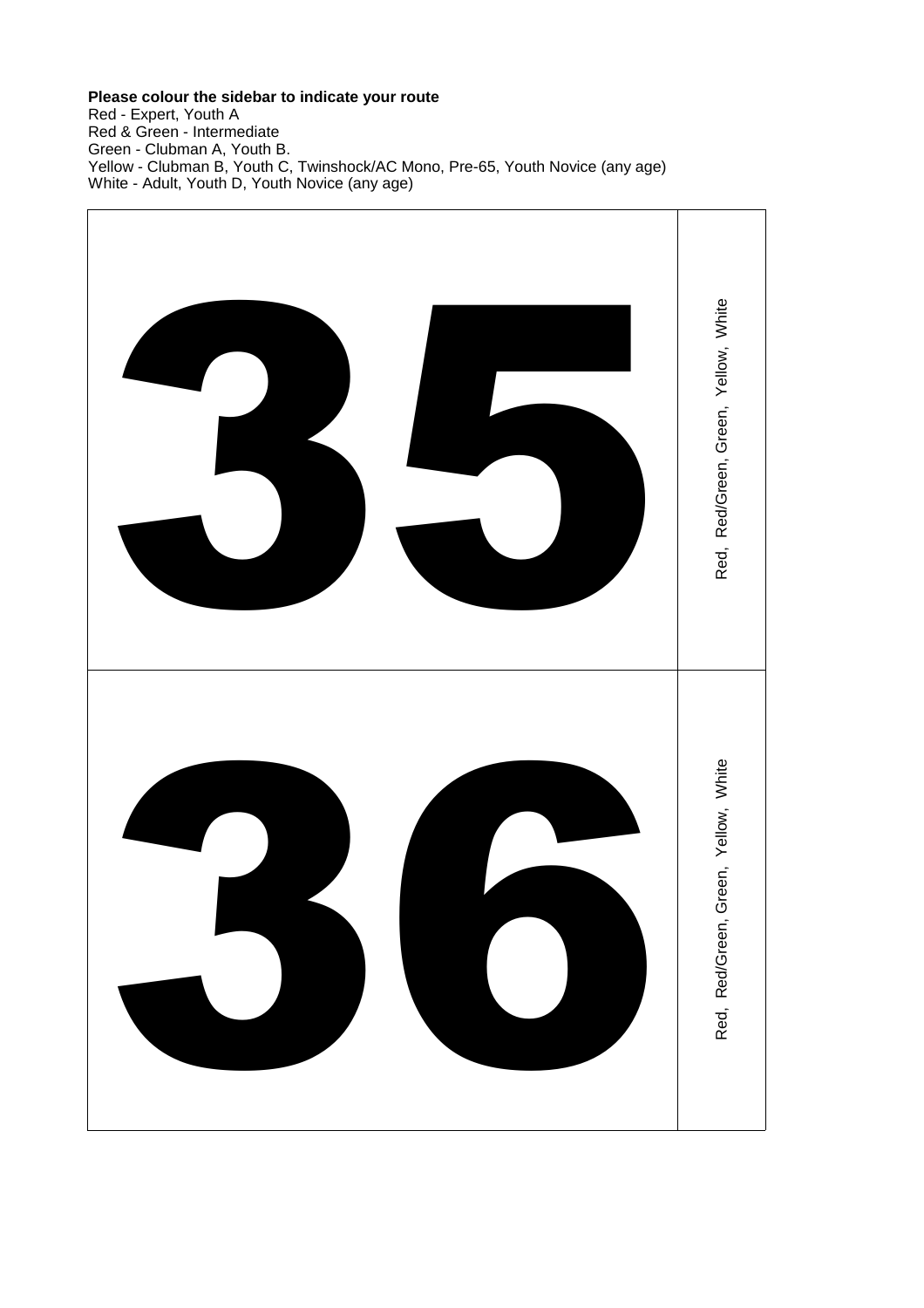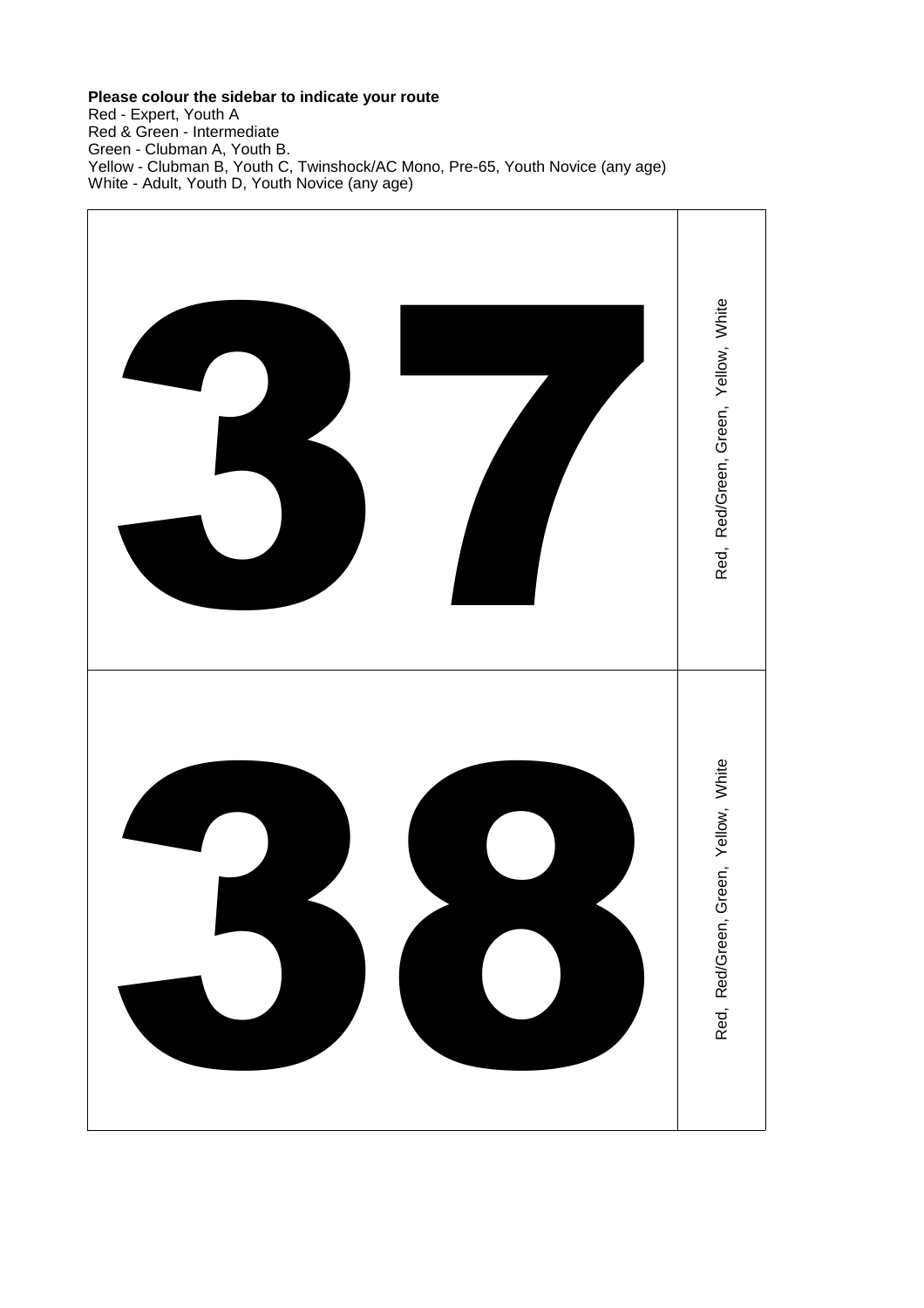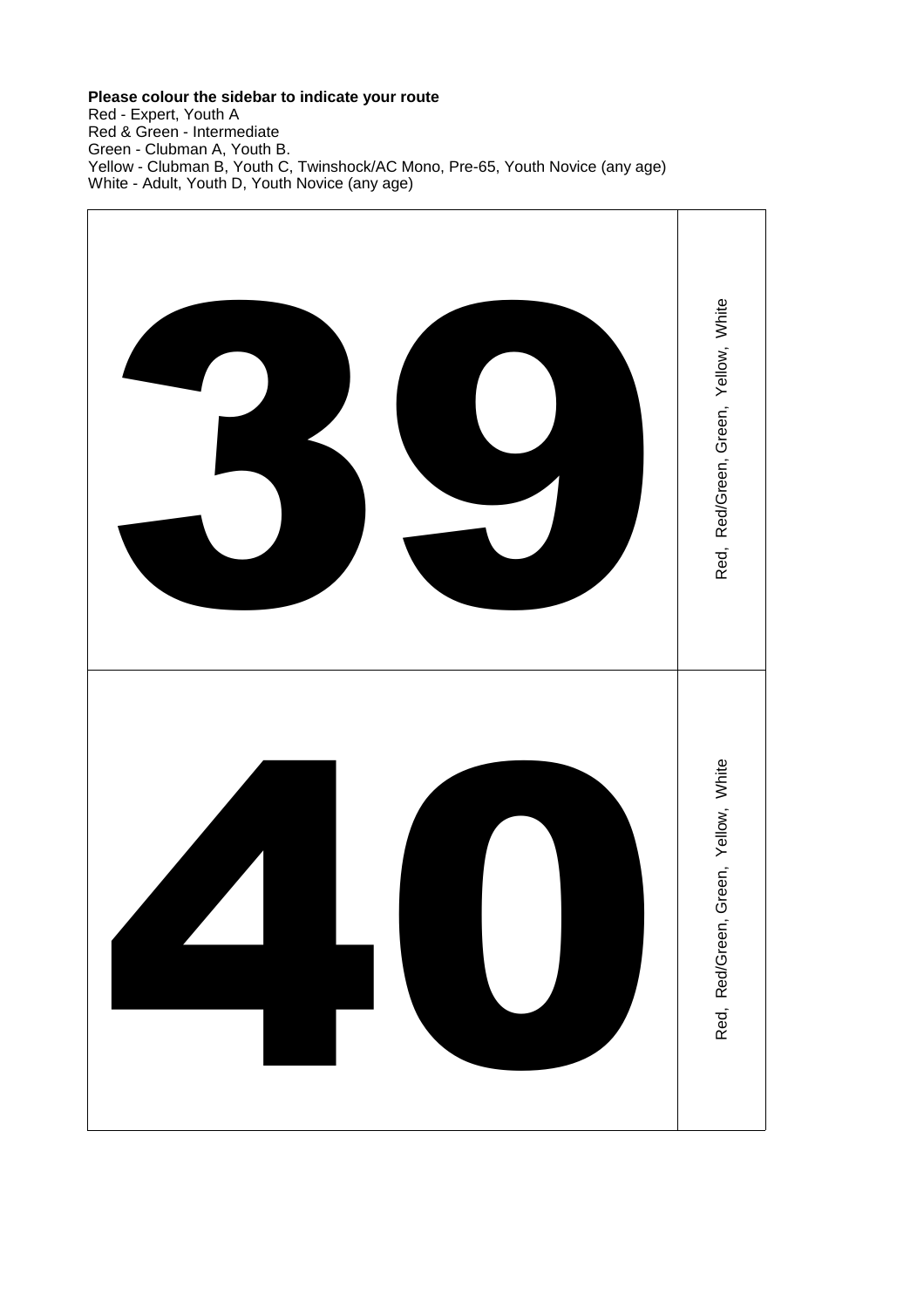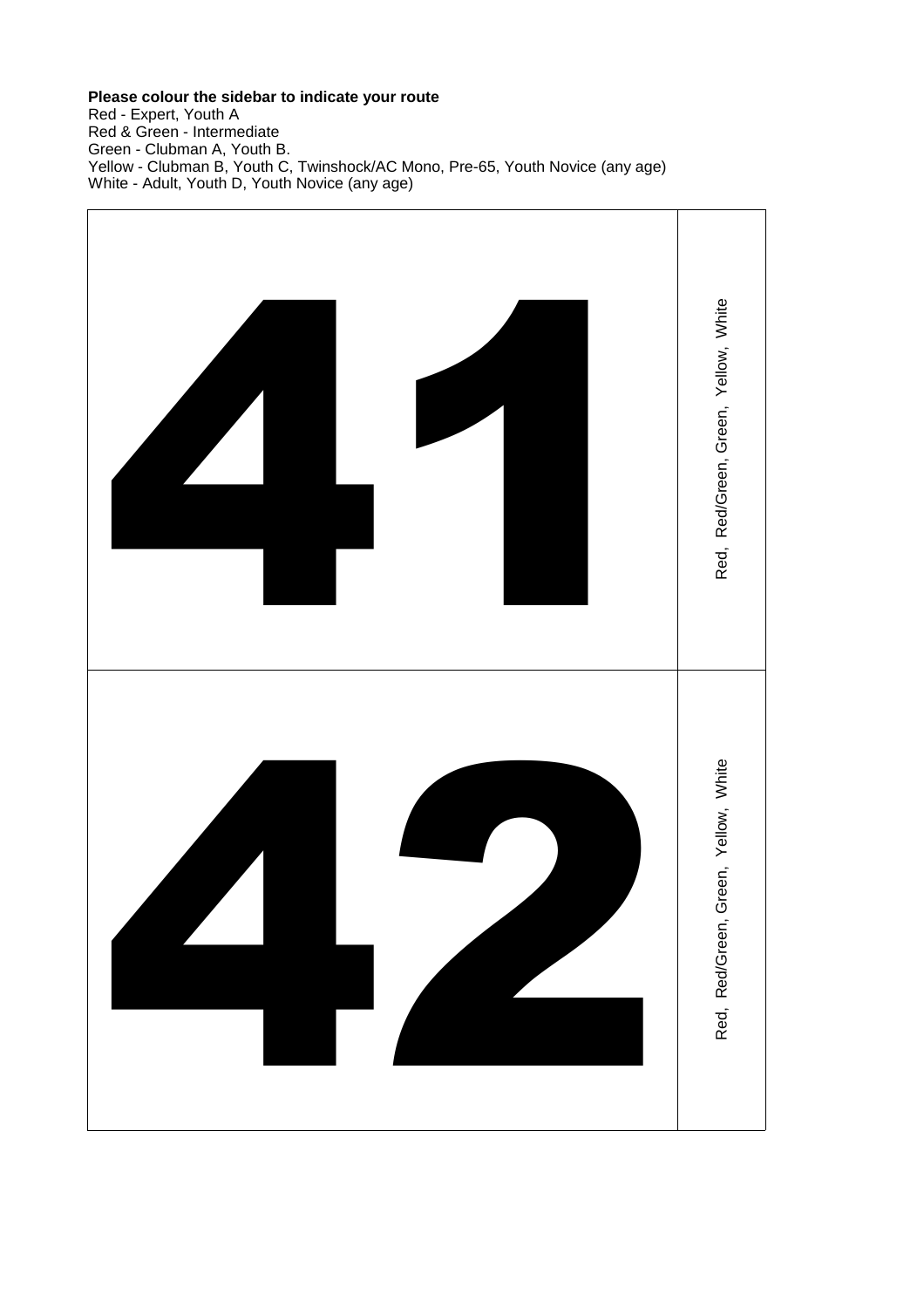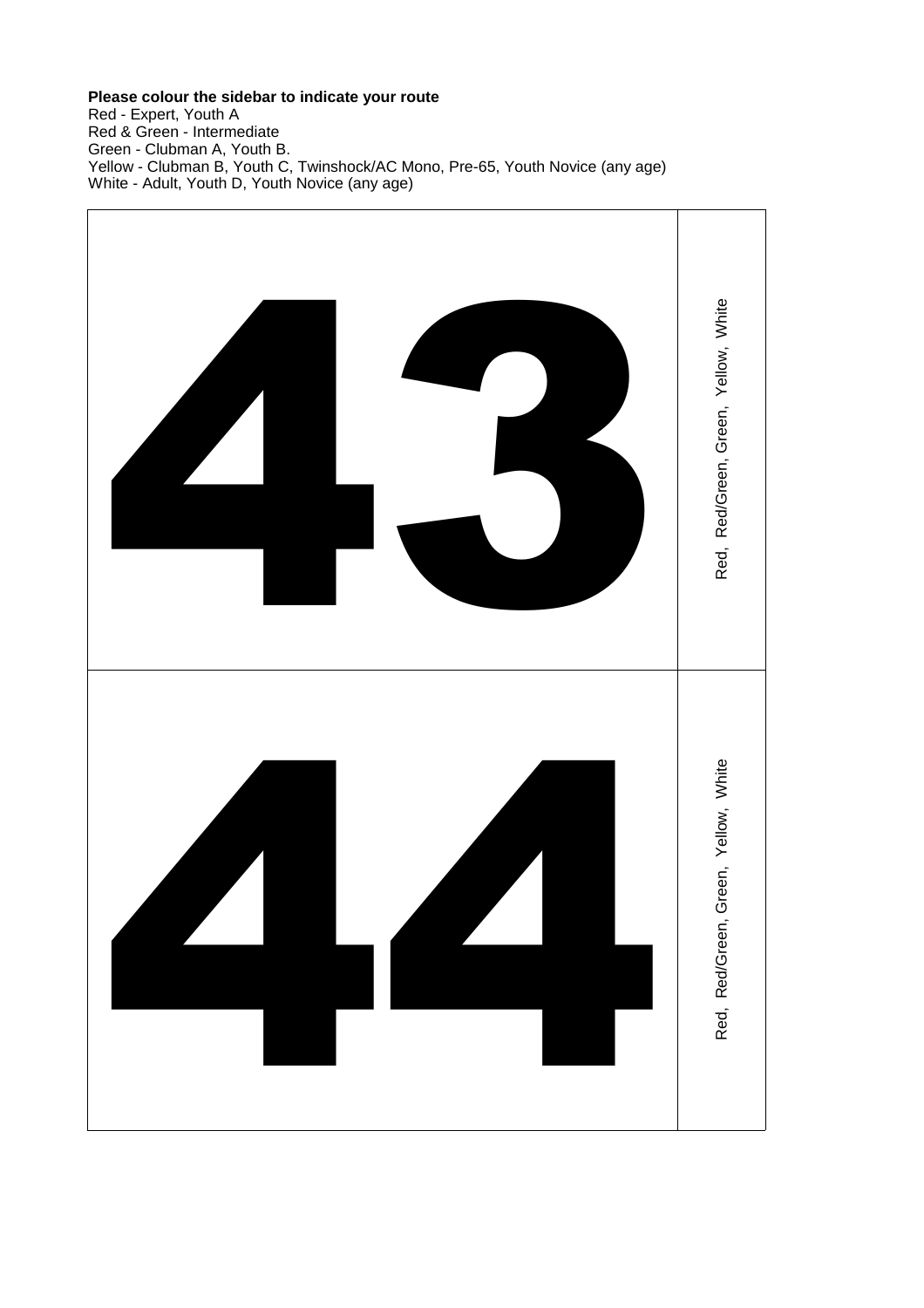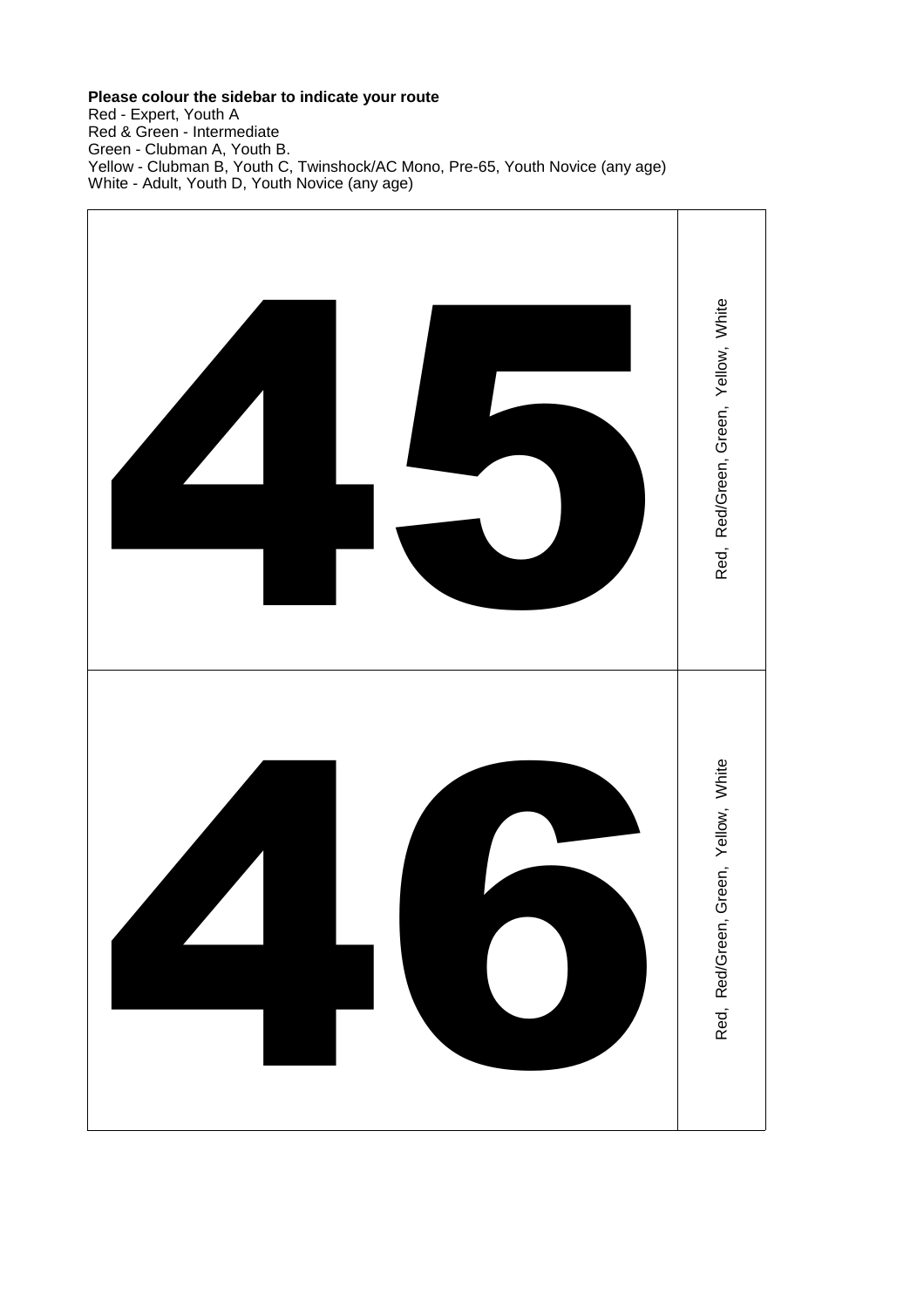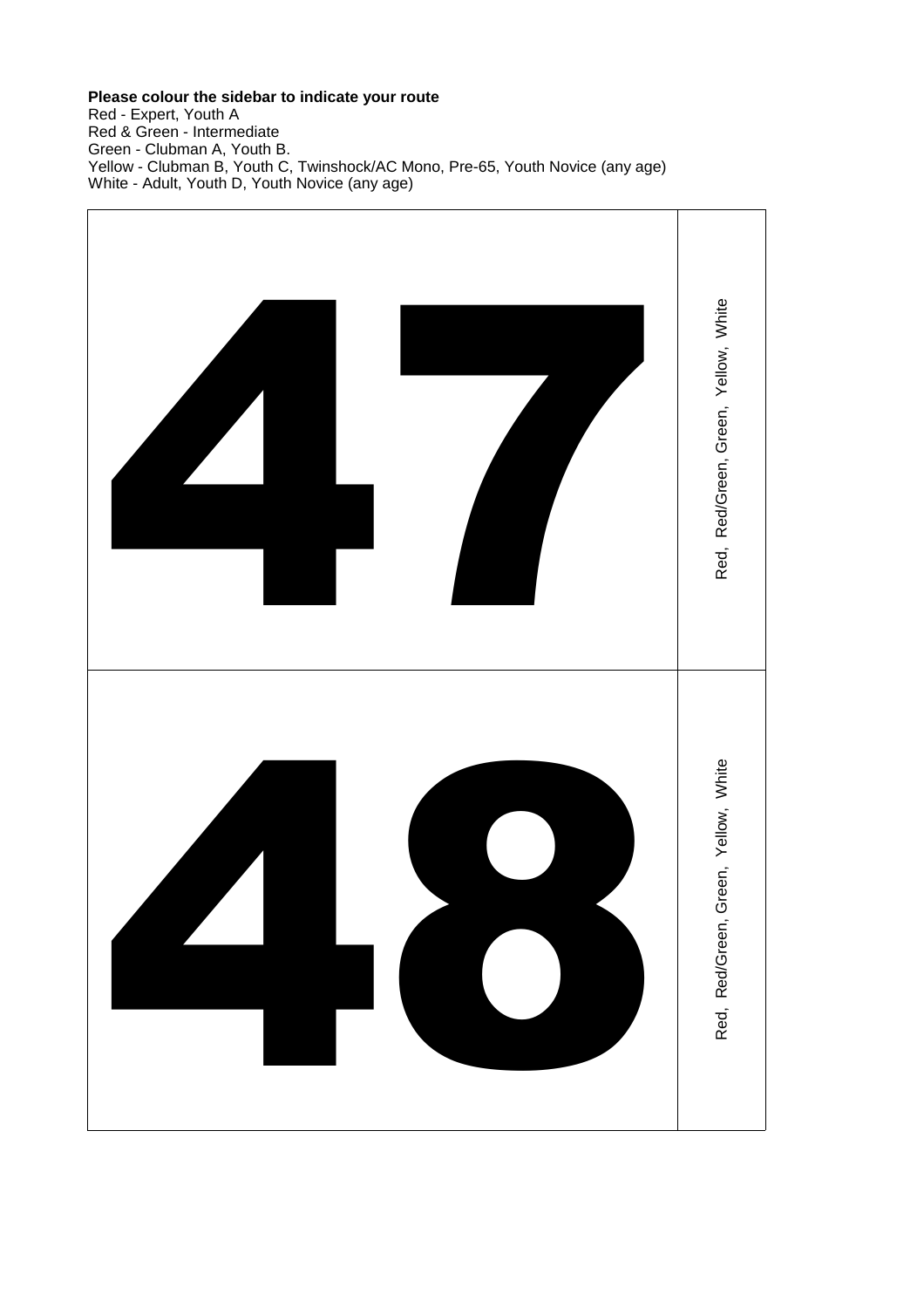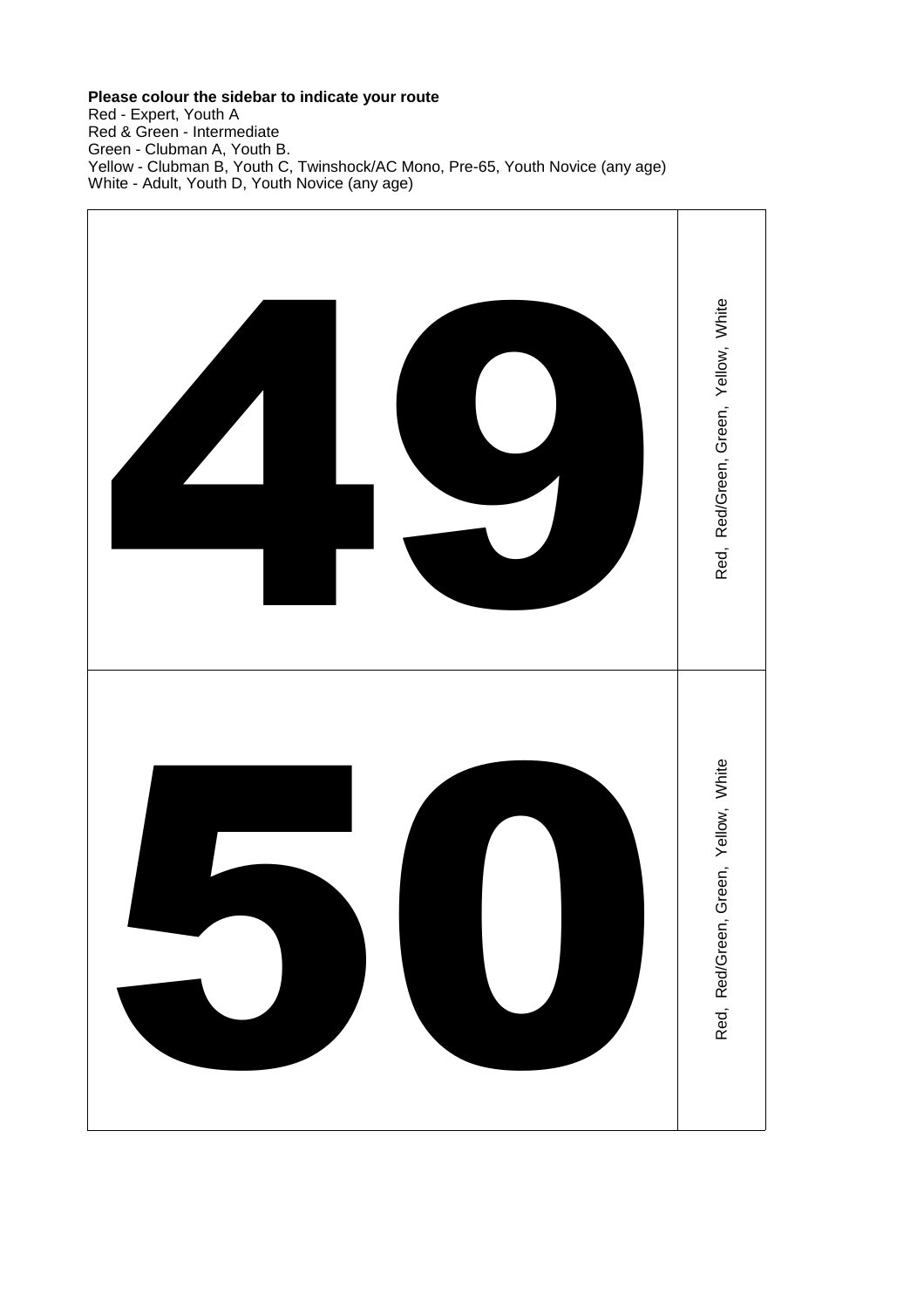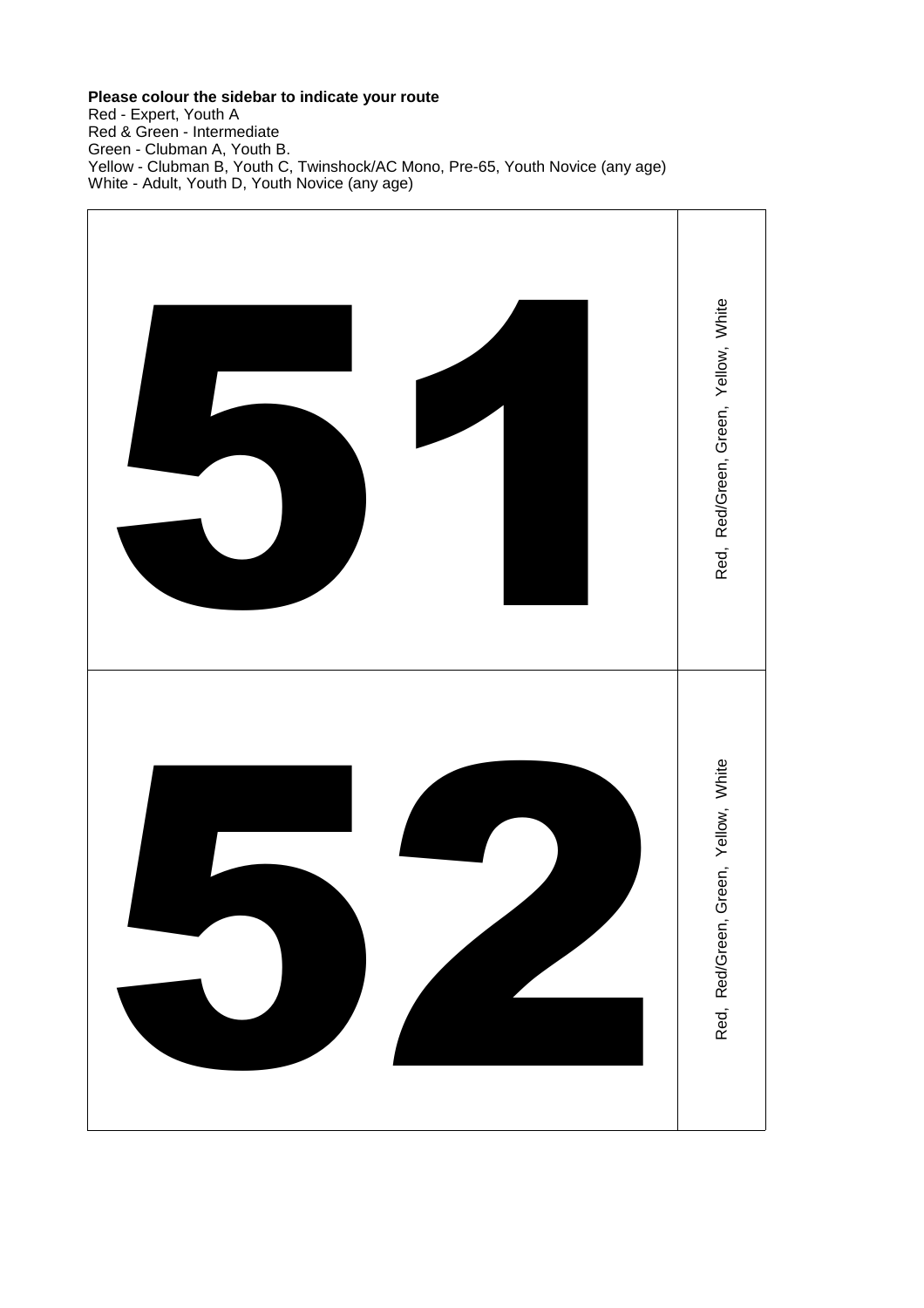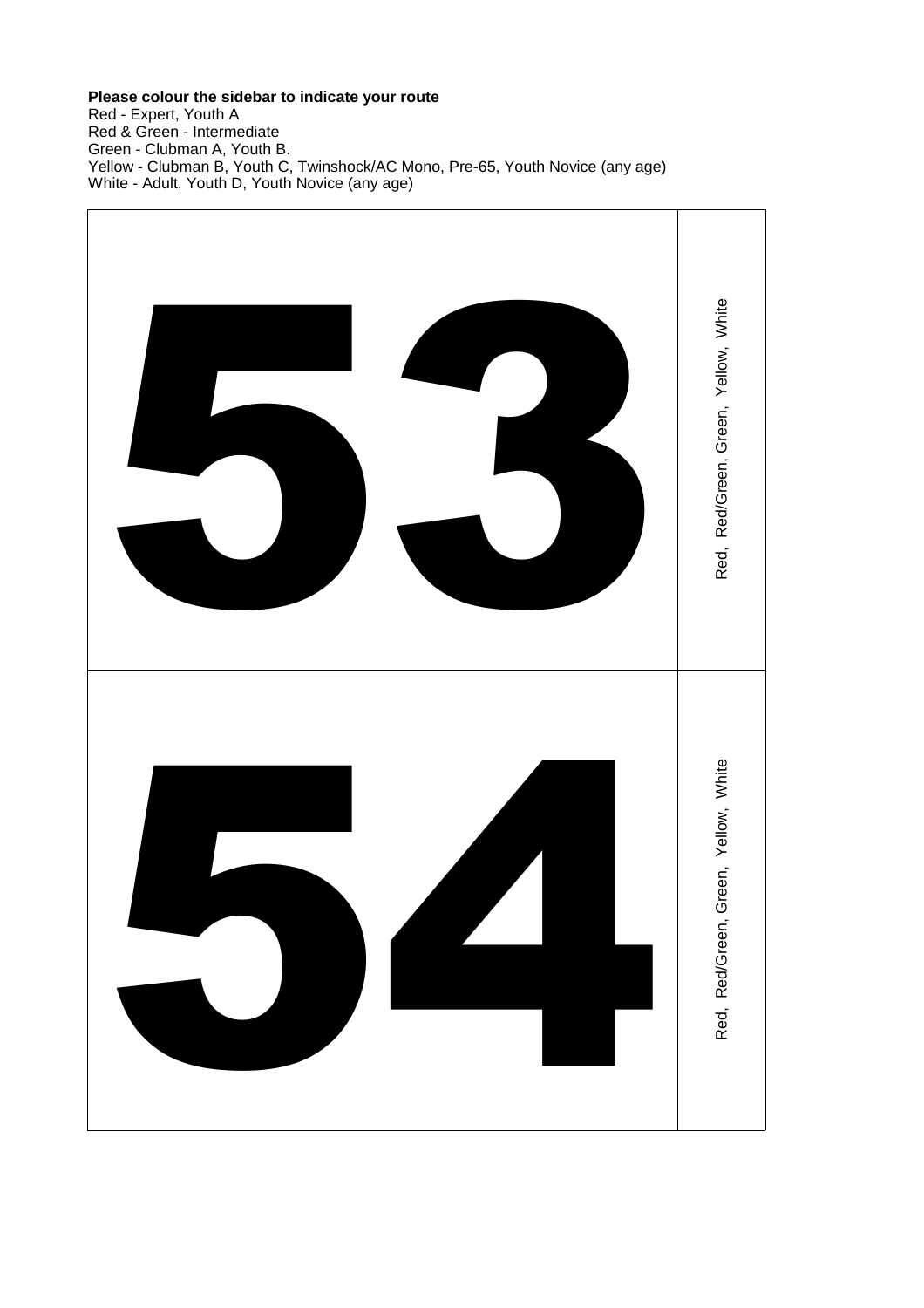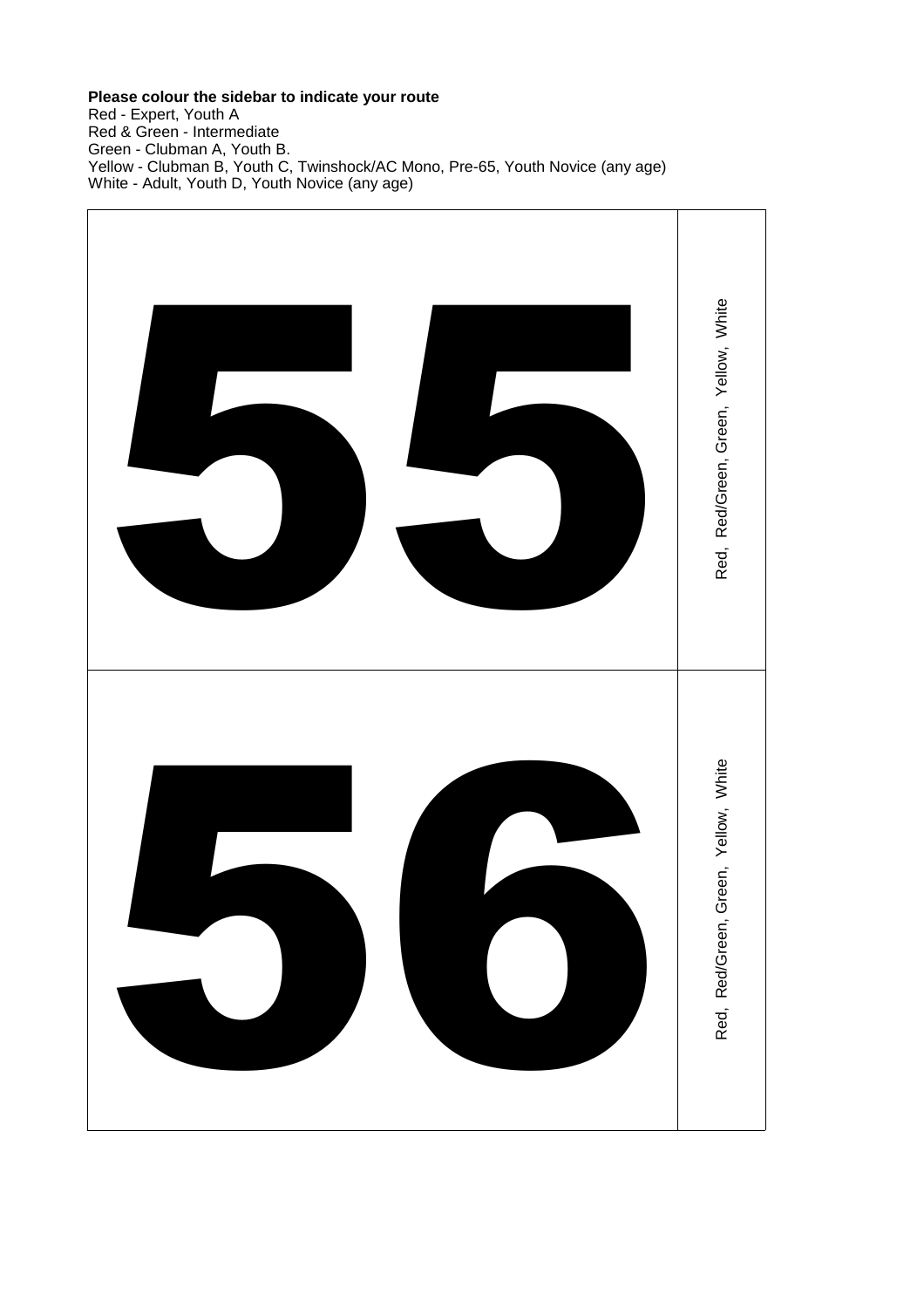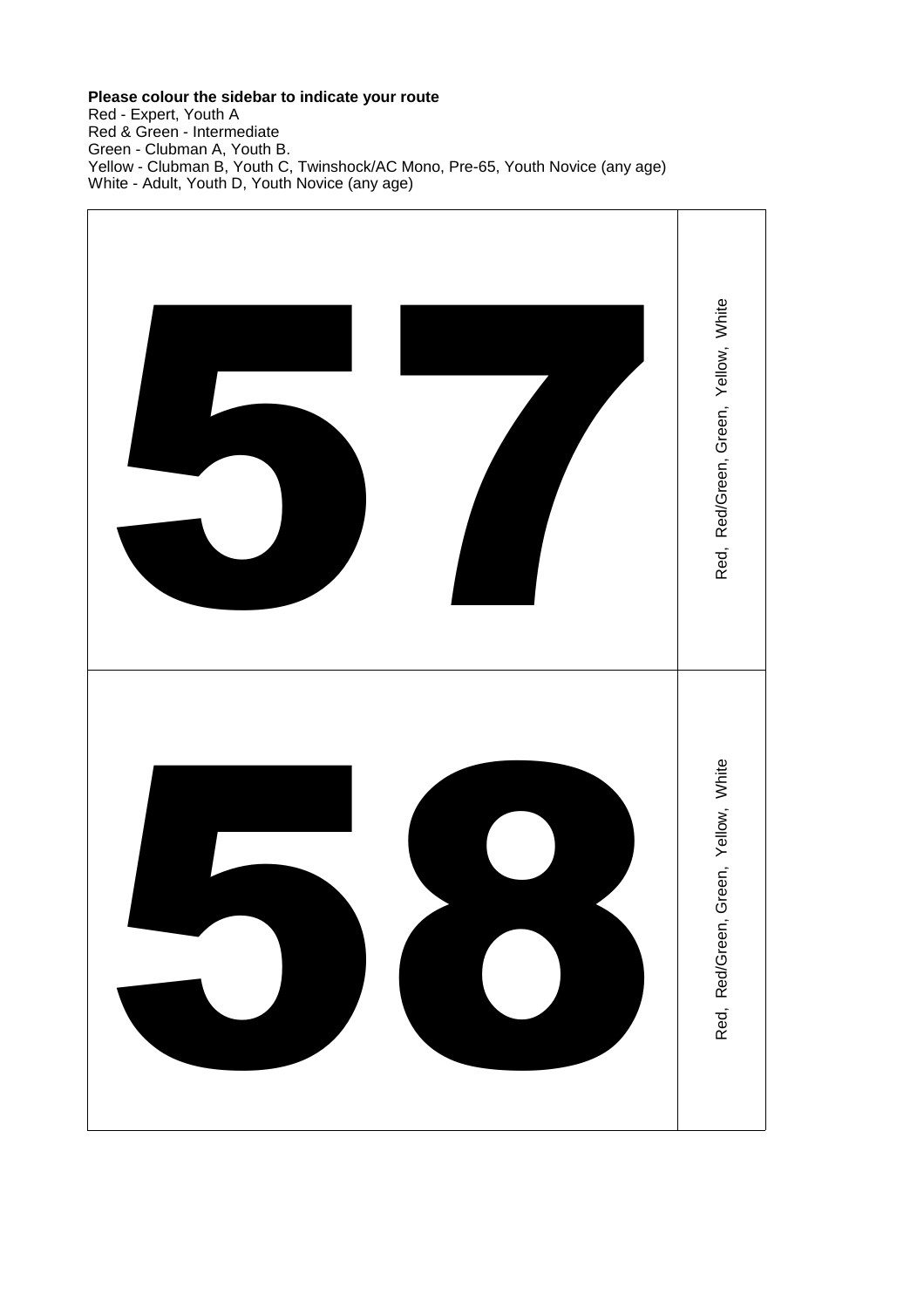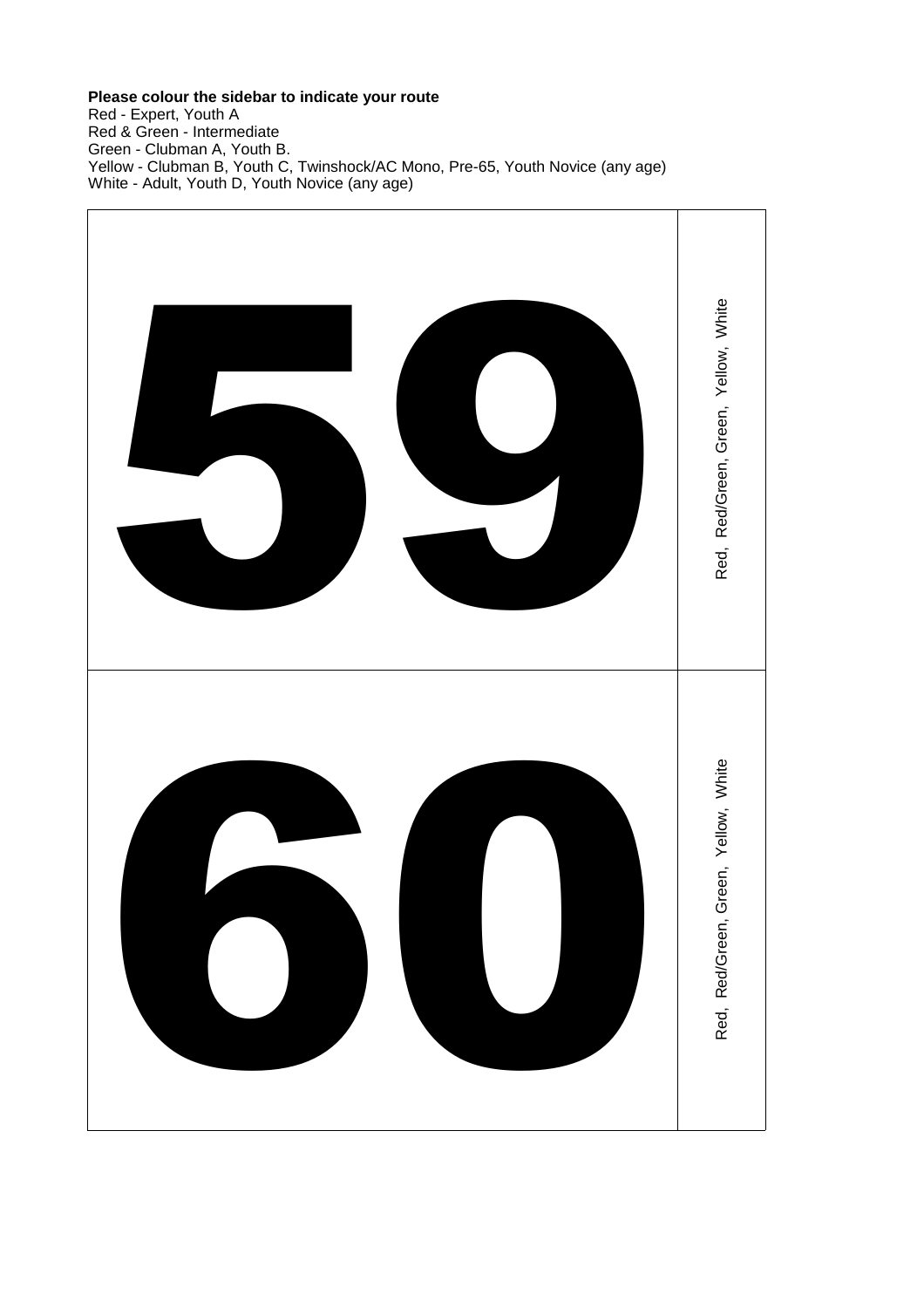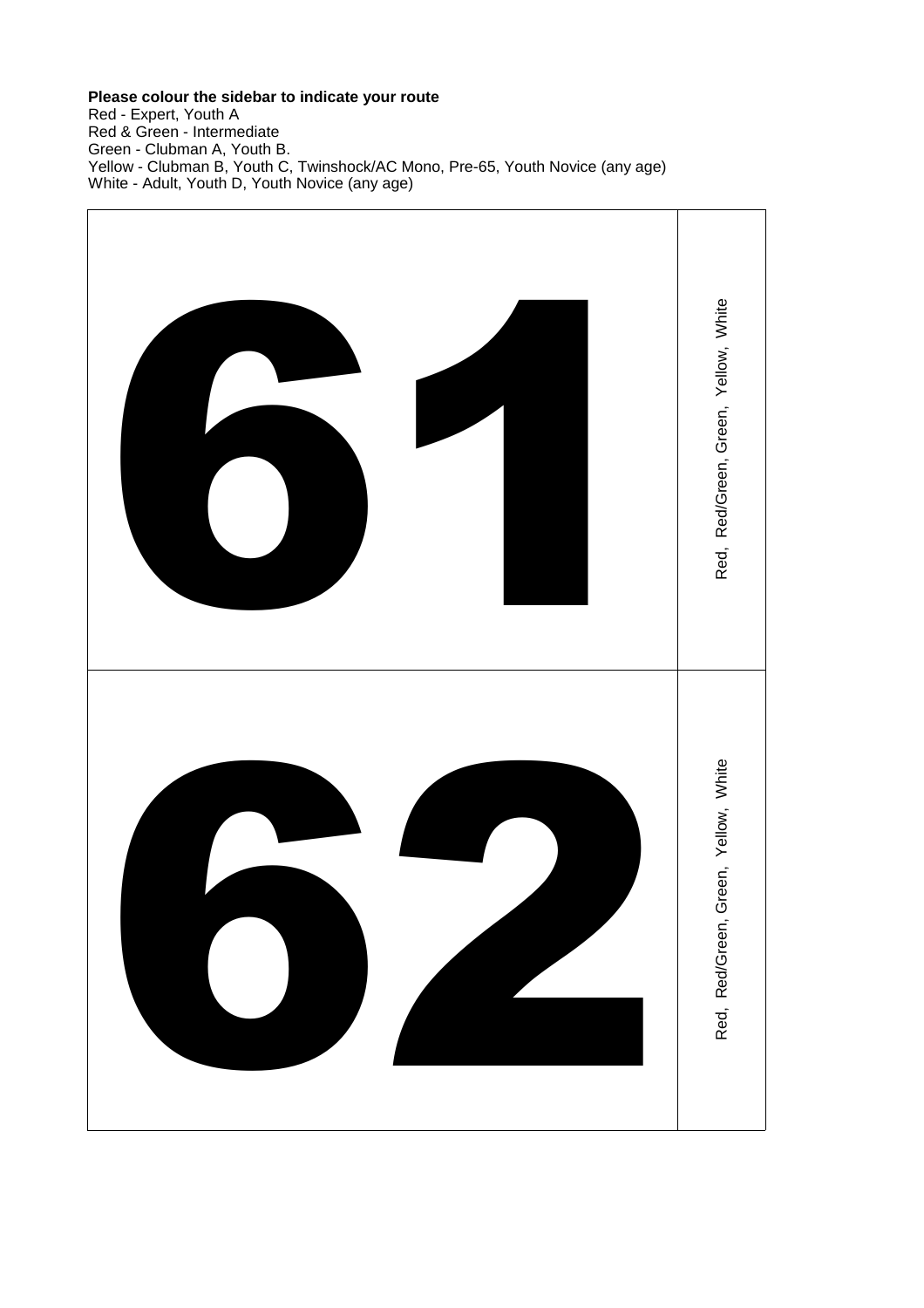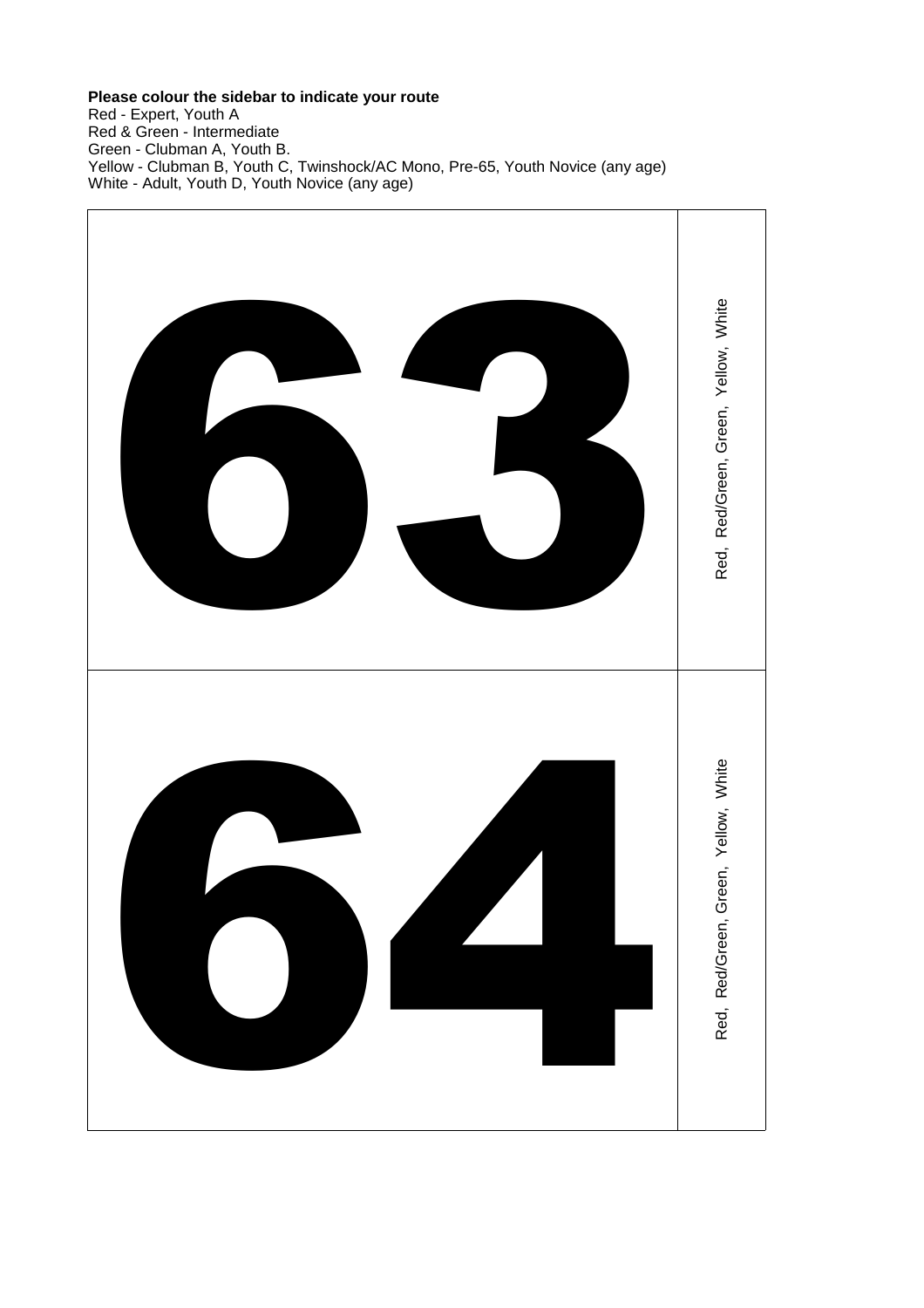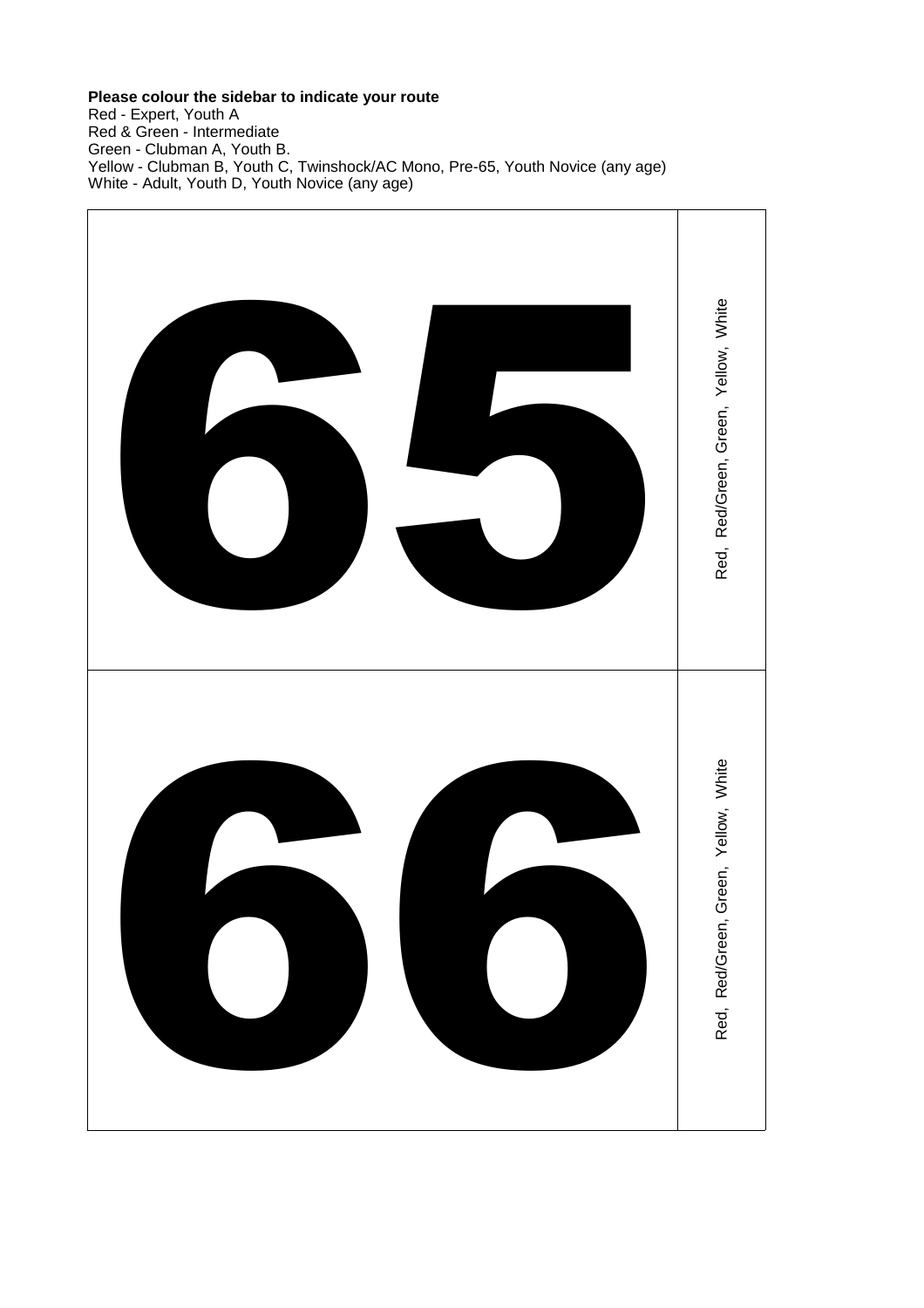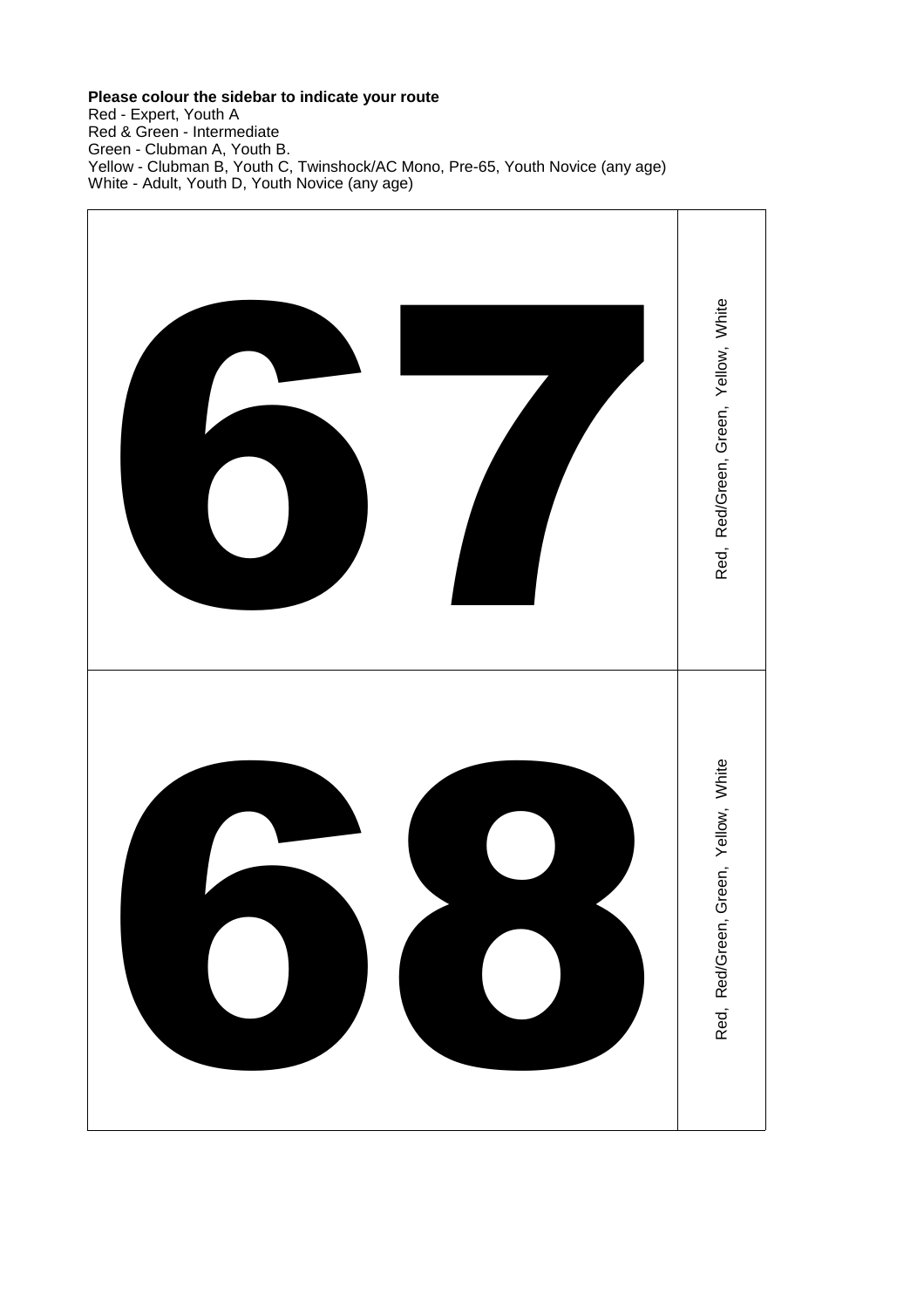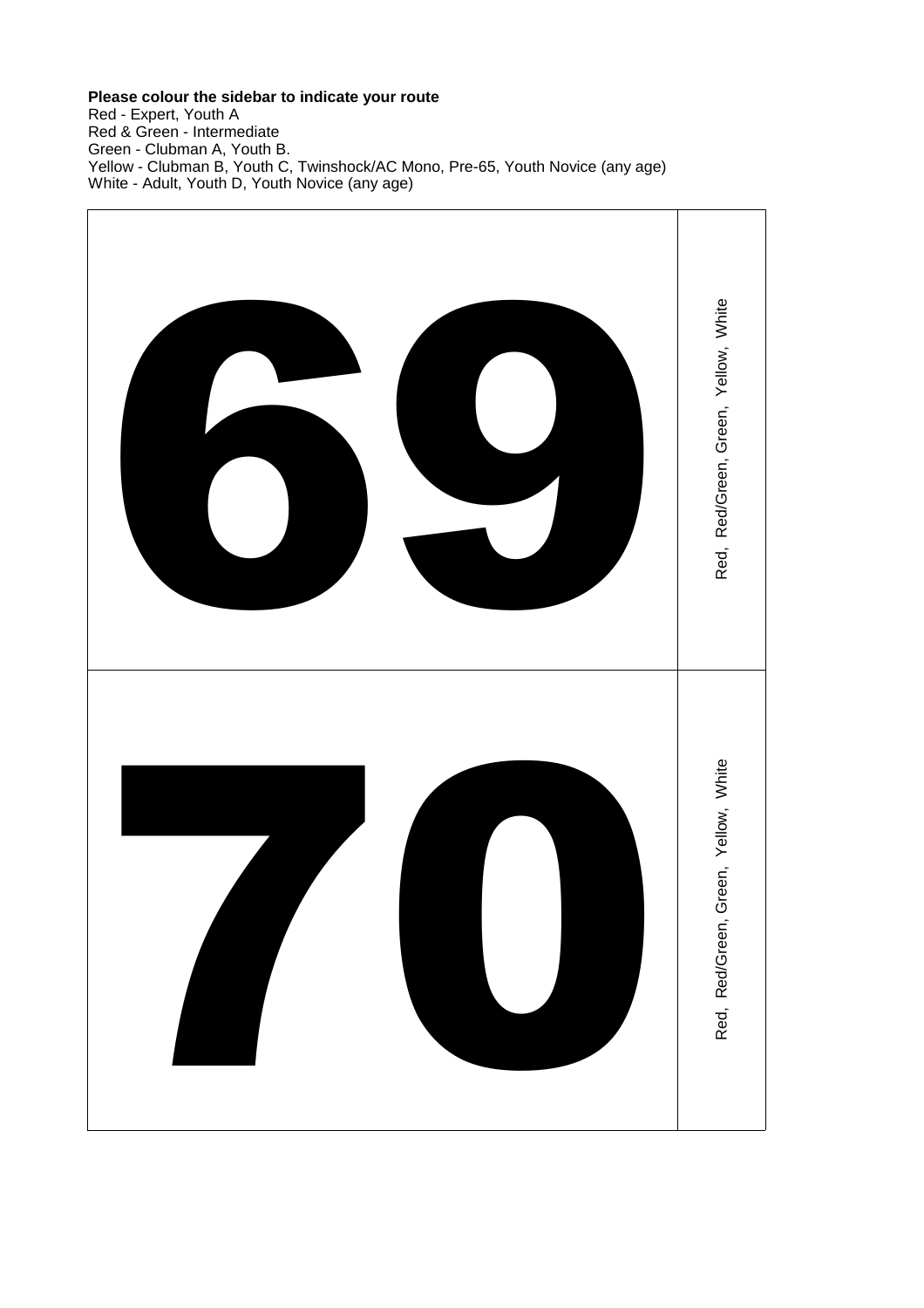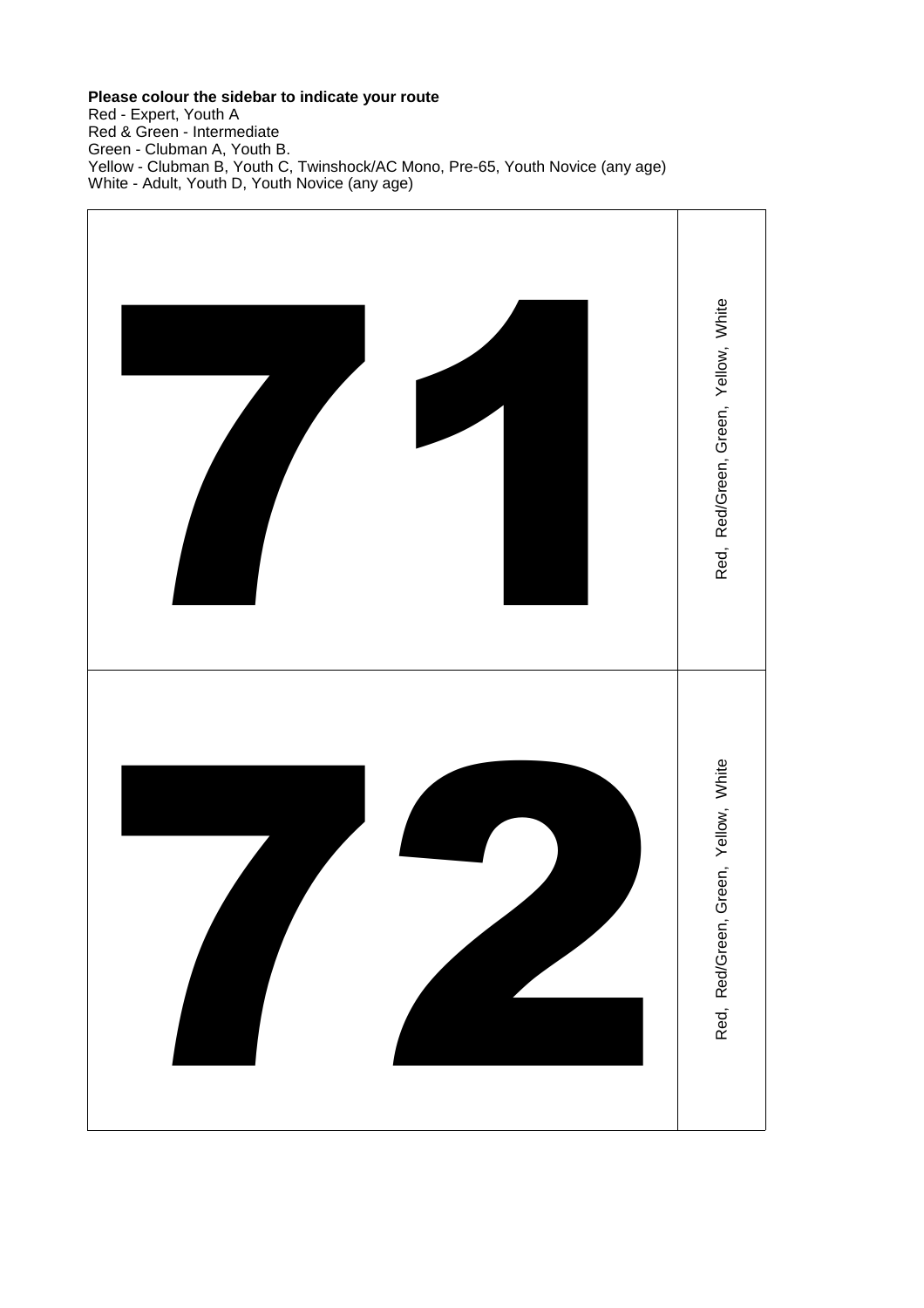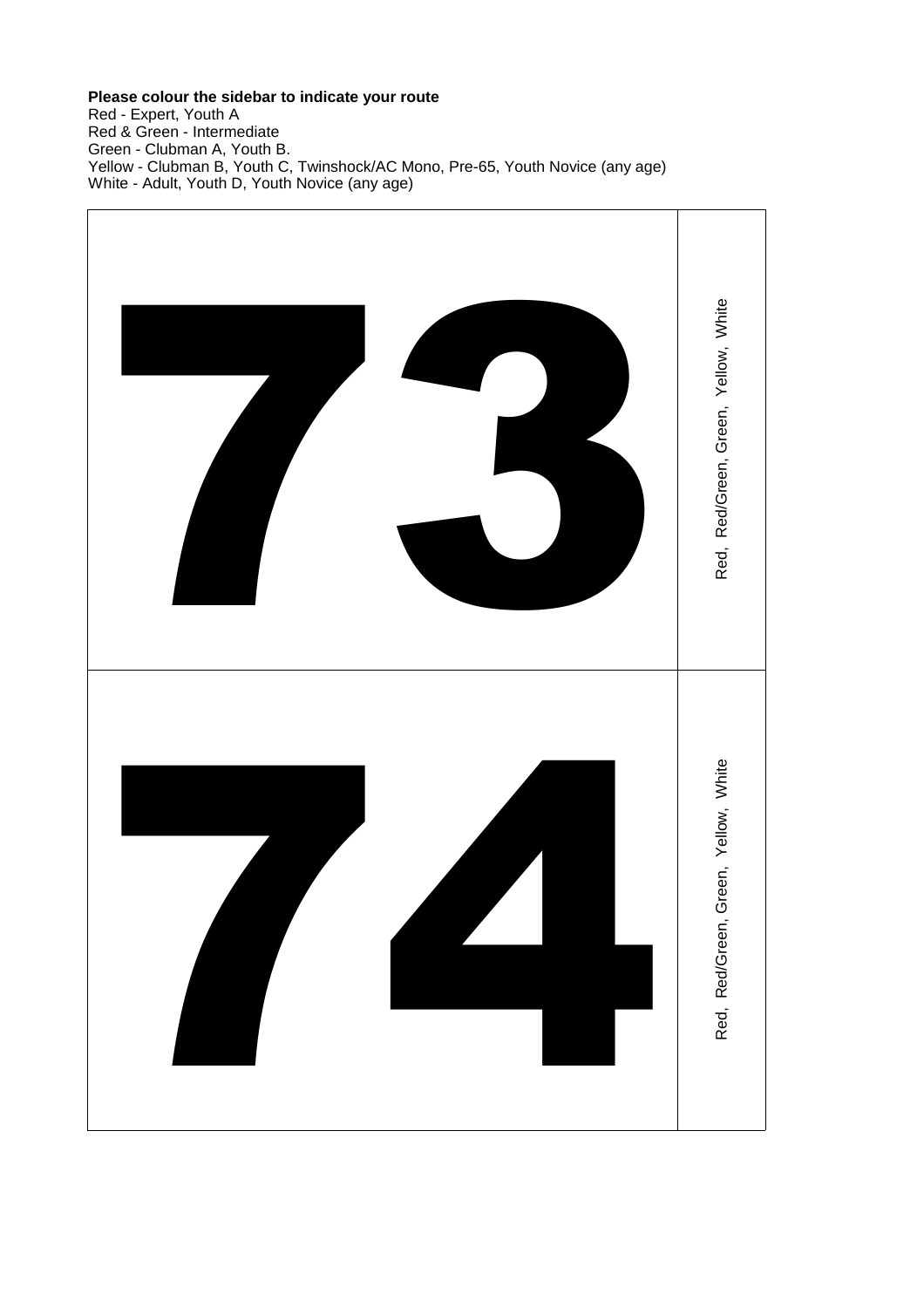Red - Expert, Youth A Red & Green - Intermediate Green - Clubman A, Youth B. Yellow - Clubman B, Youth C, Twinshock/AC Mono, Pre-65, Youth Novice (any age) White - Adult, Youth D, Youth Novice (any age)



## **Please colour the sidebar to indicate your route**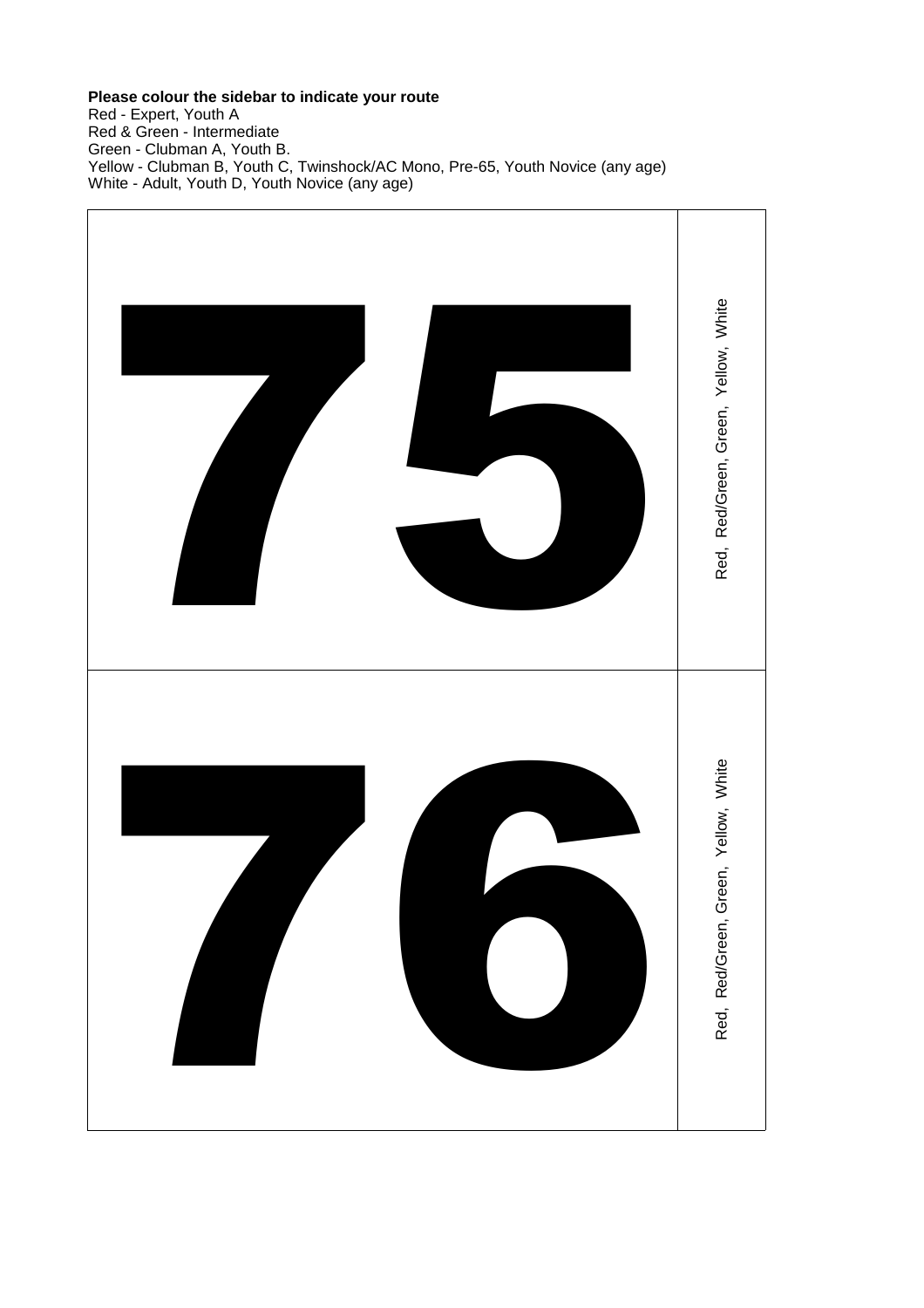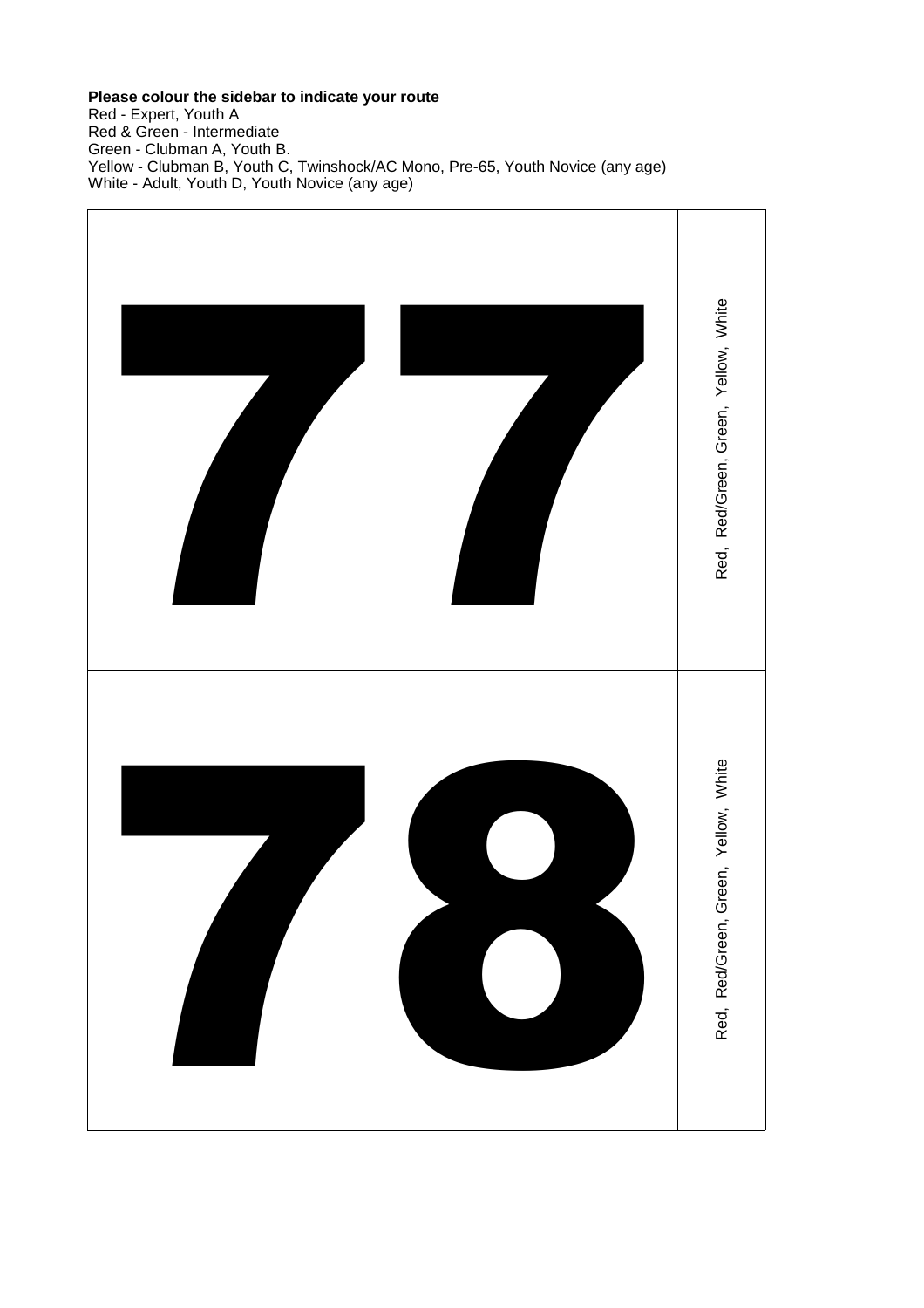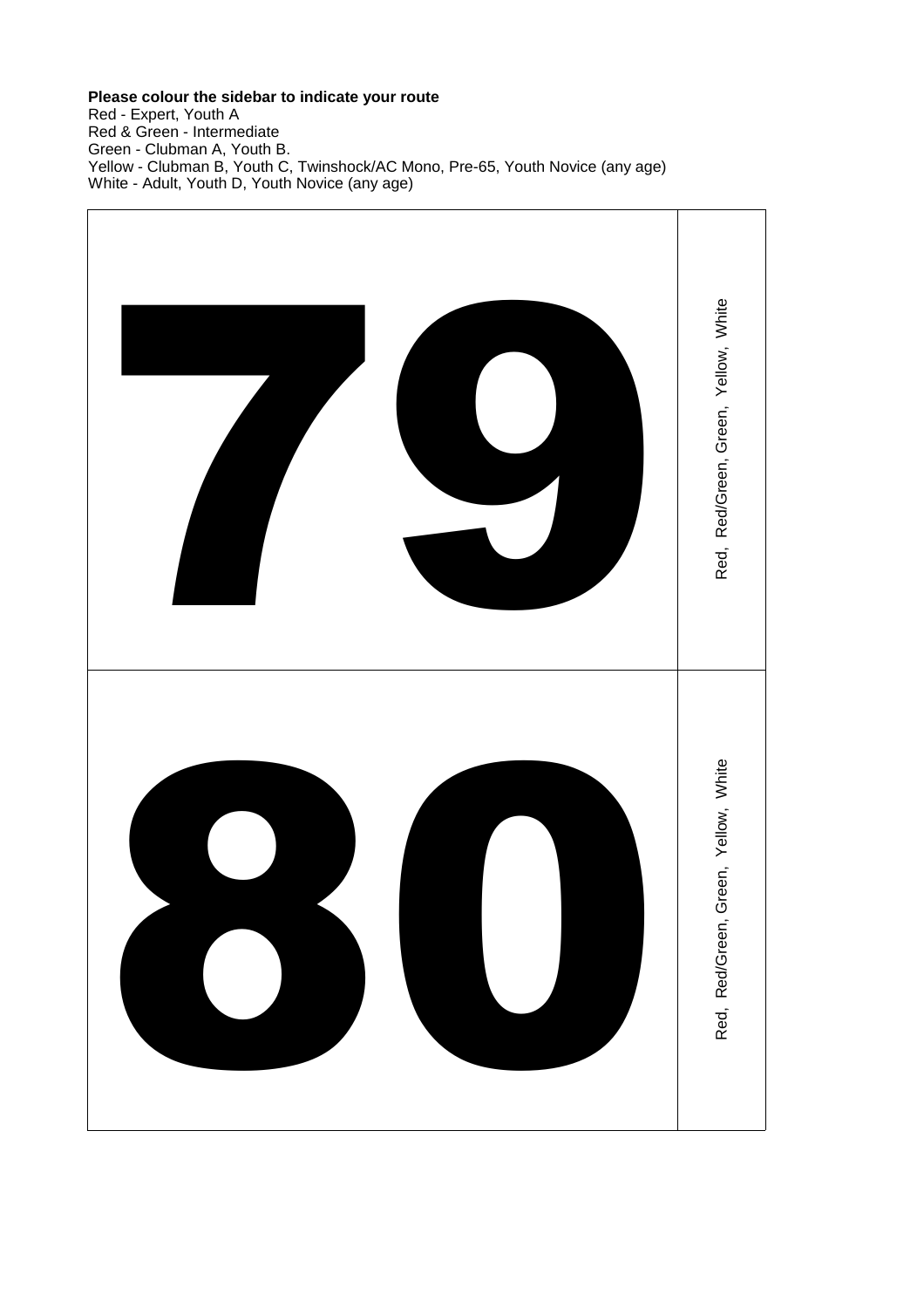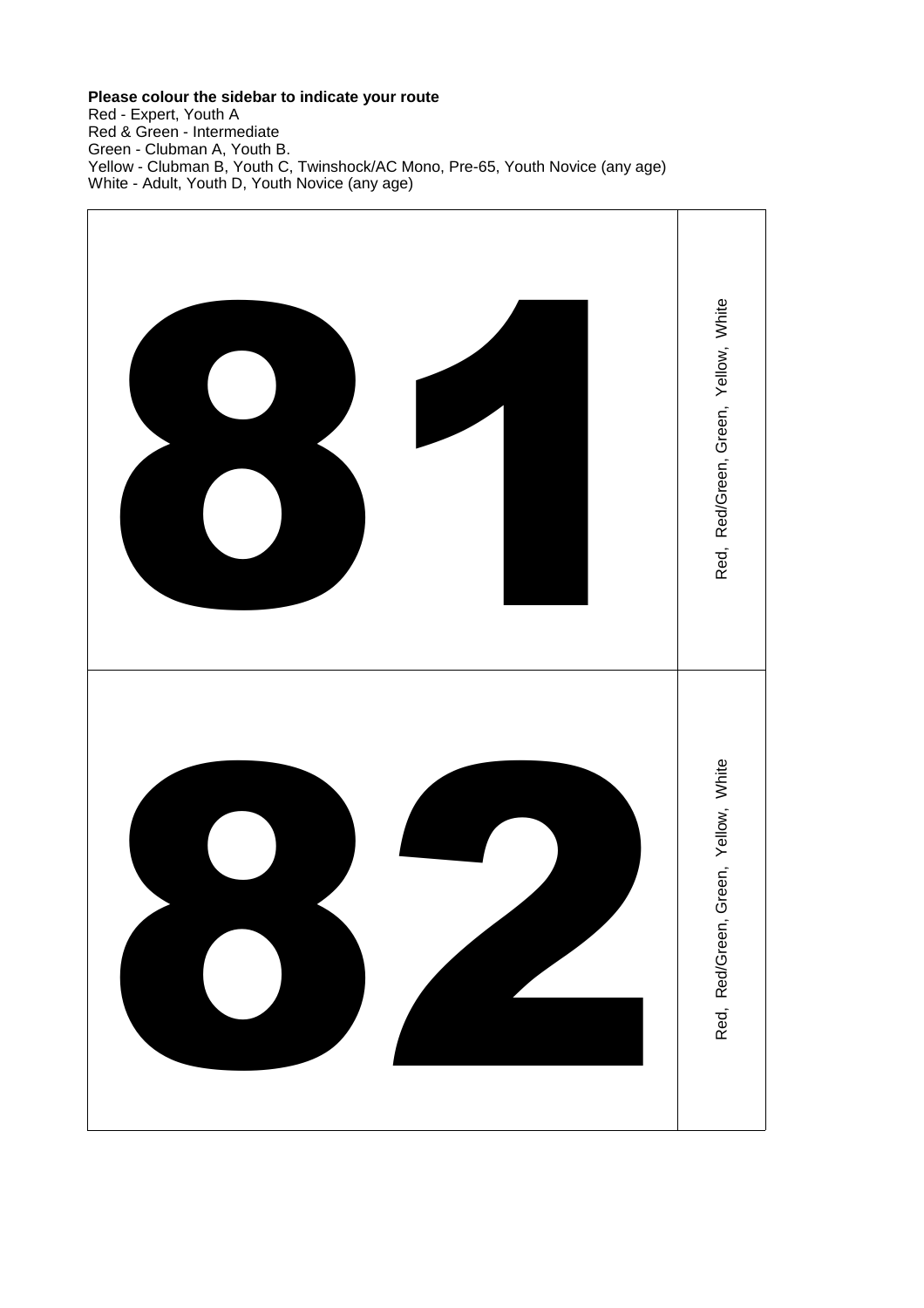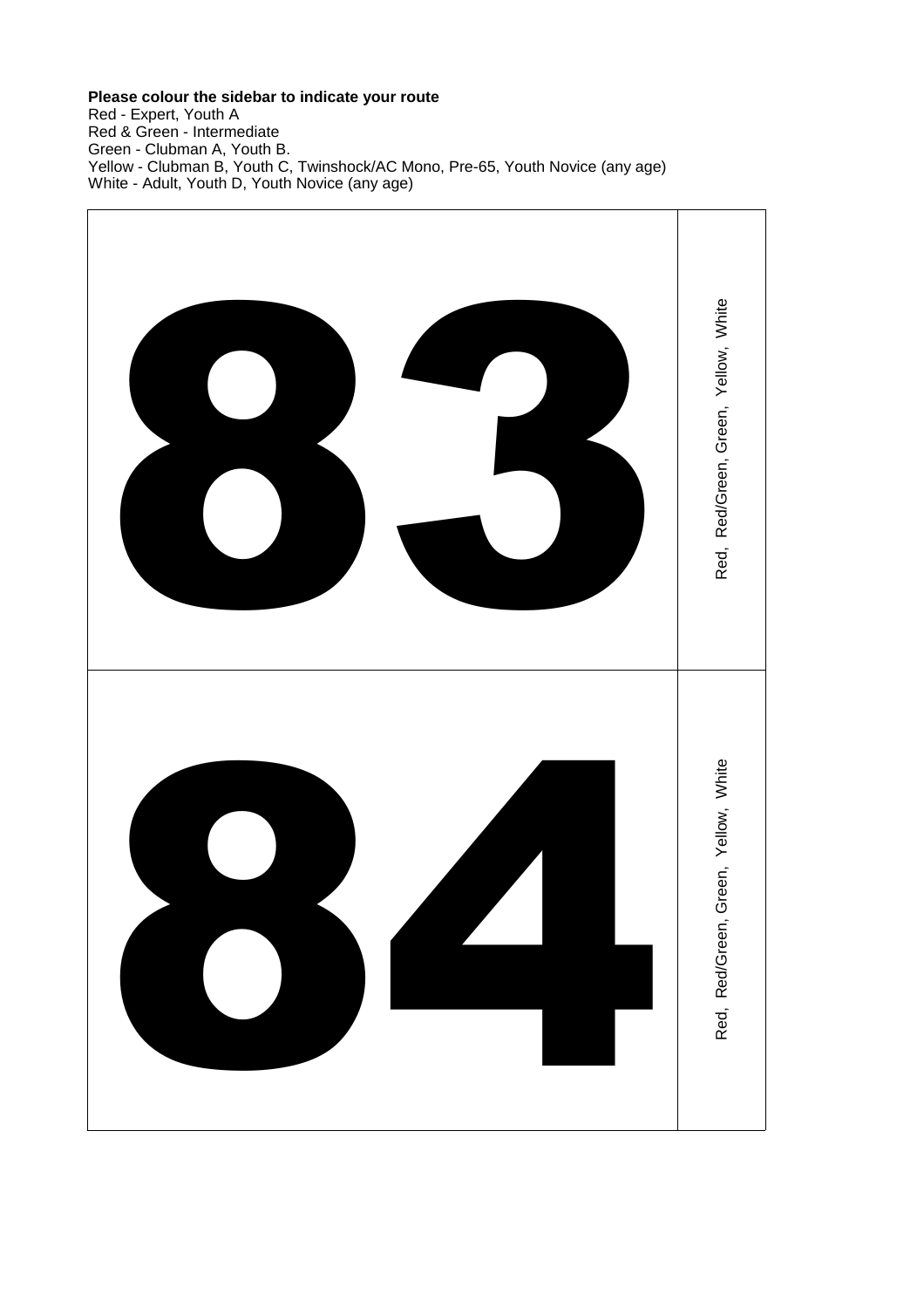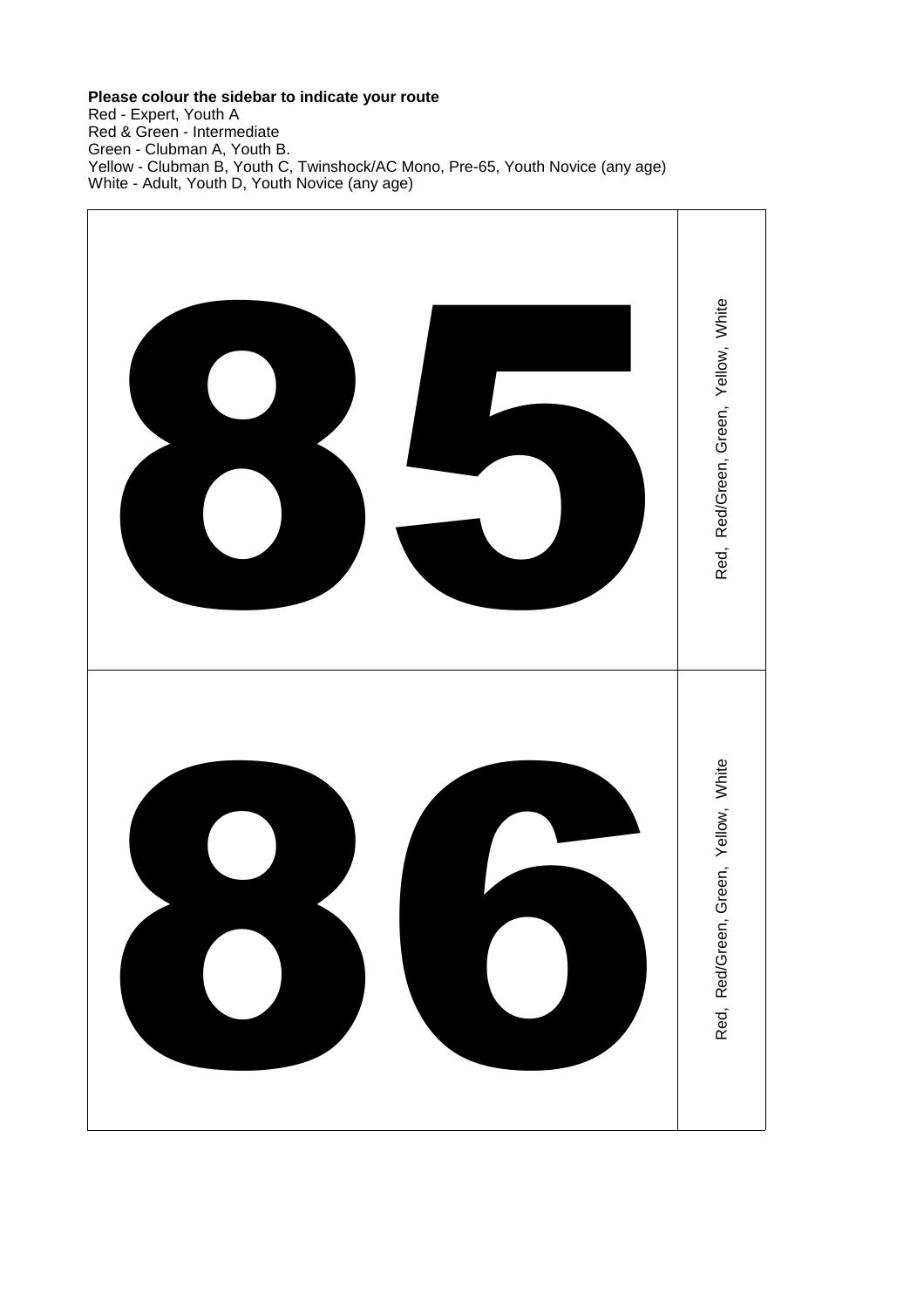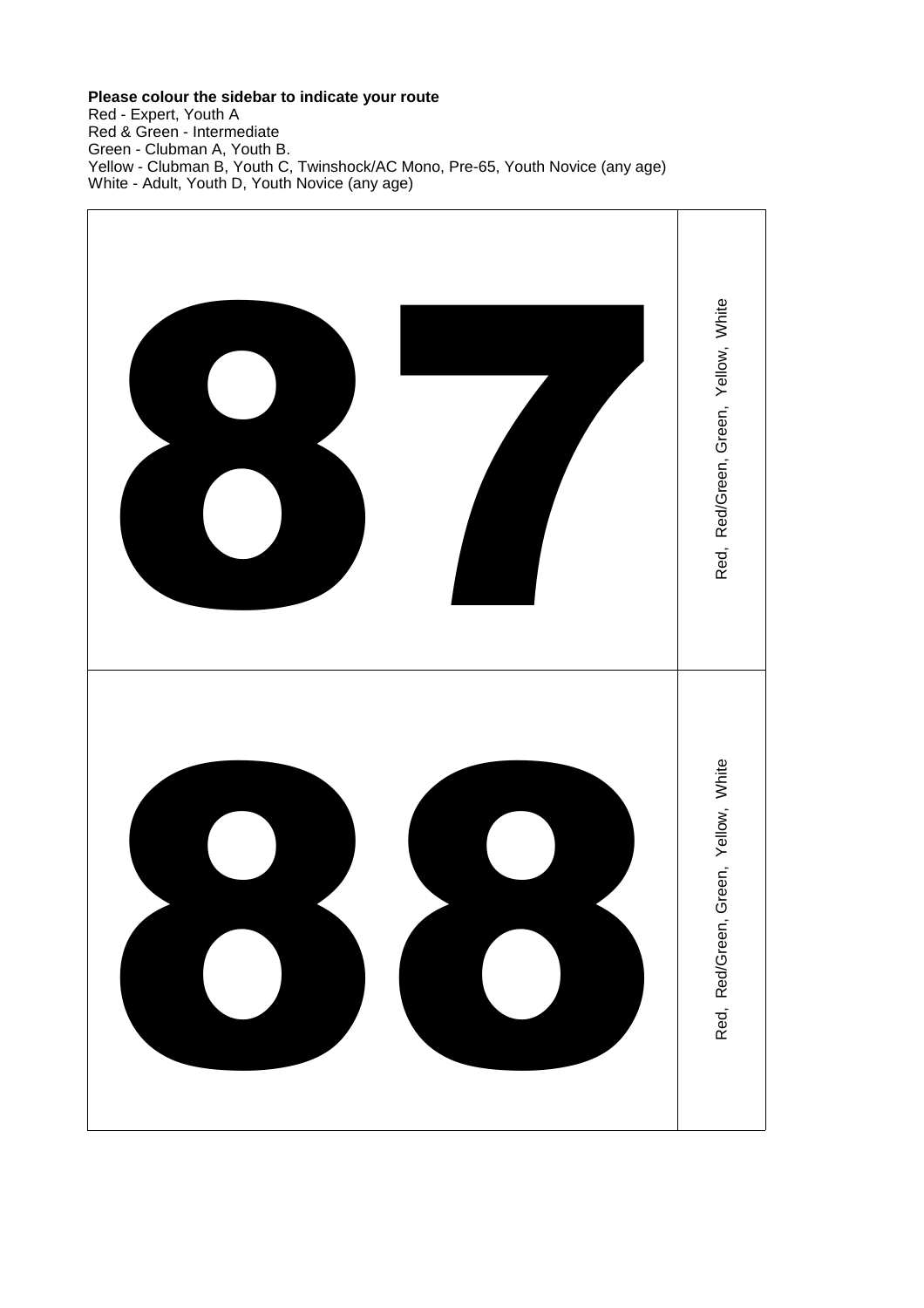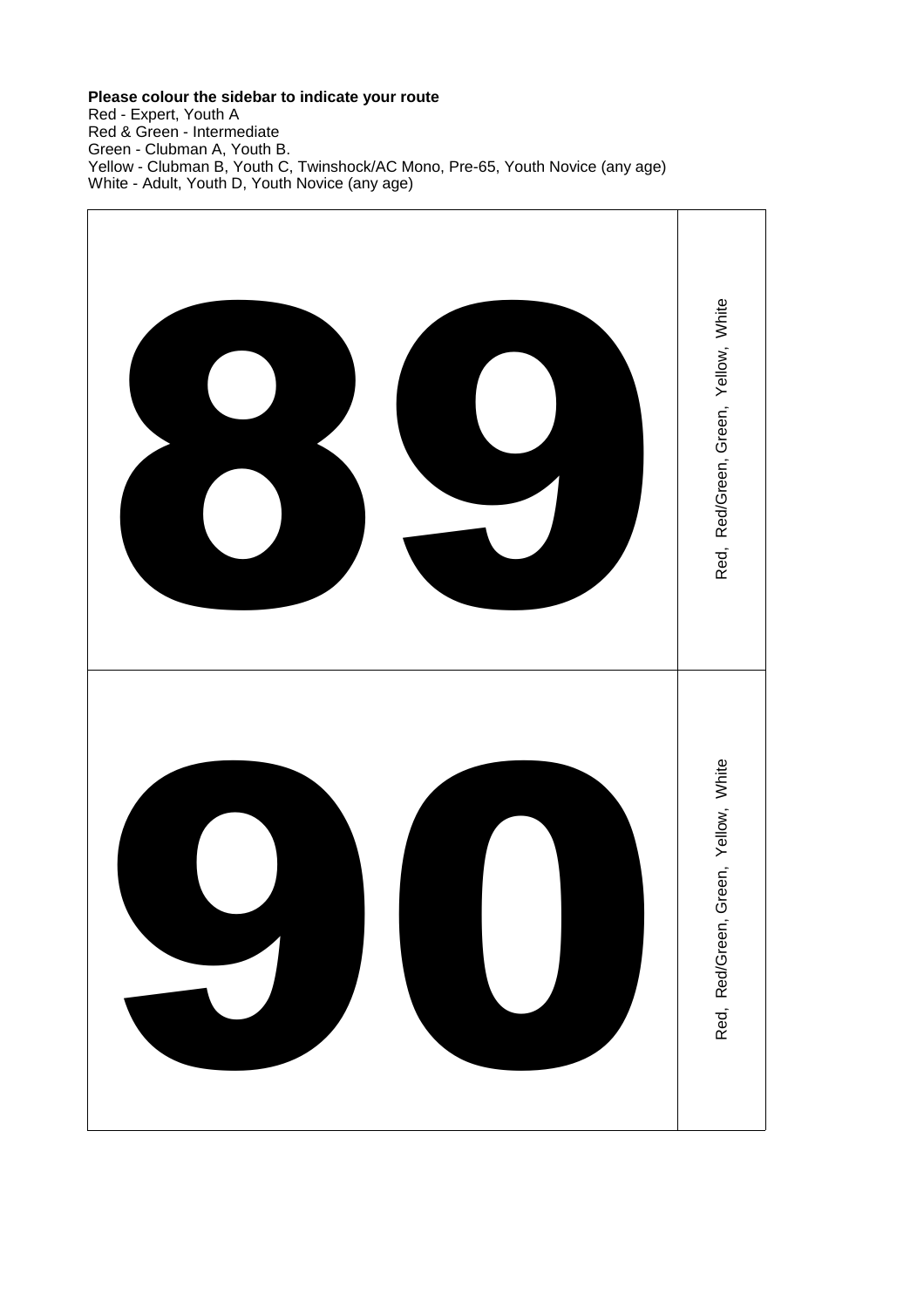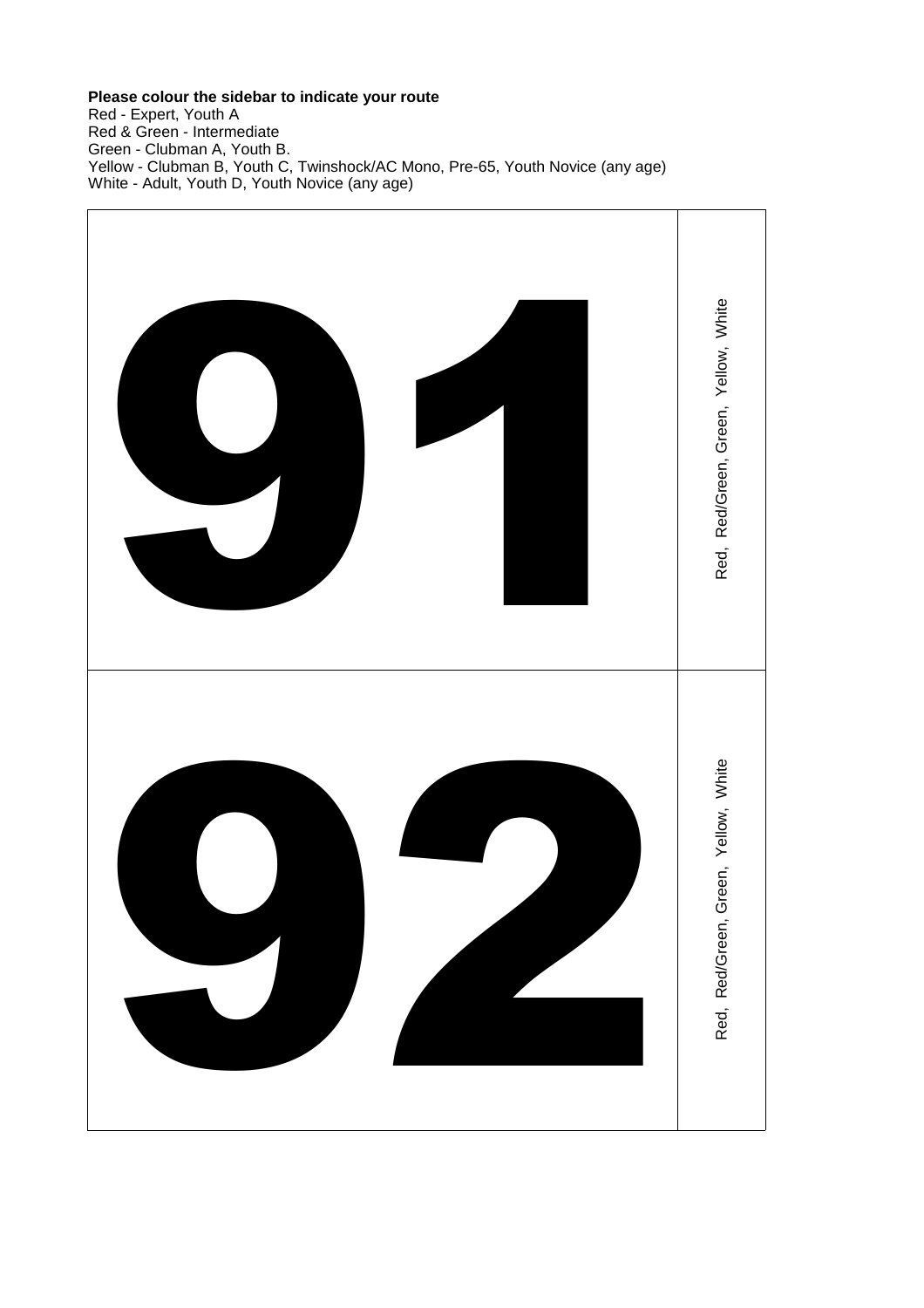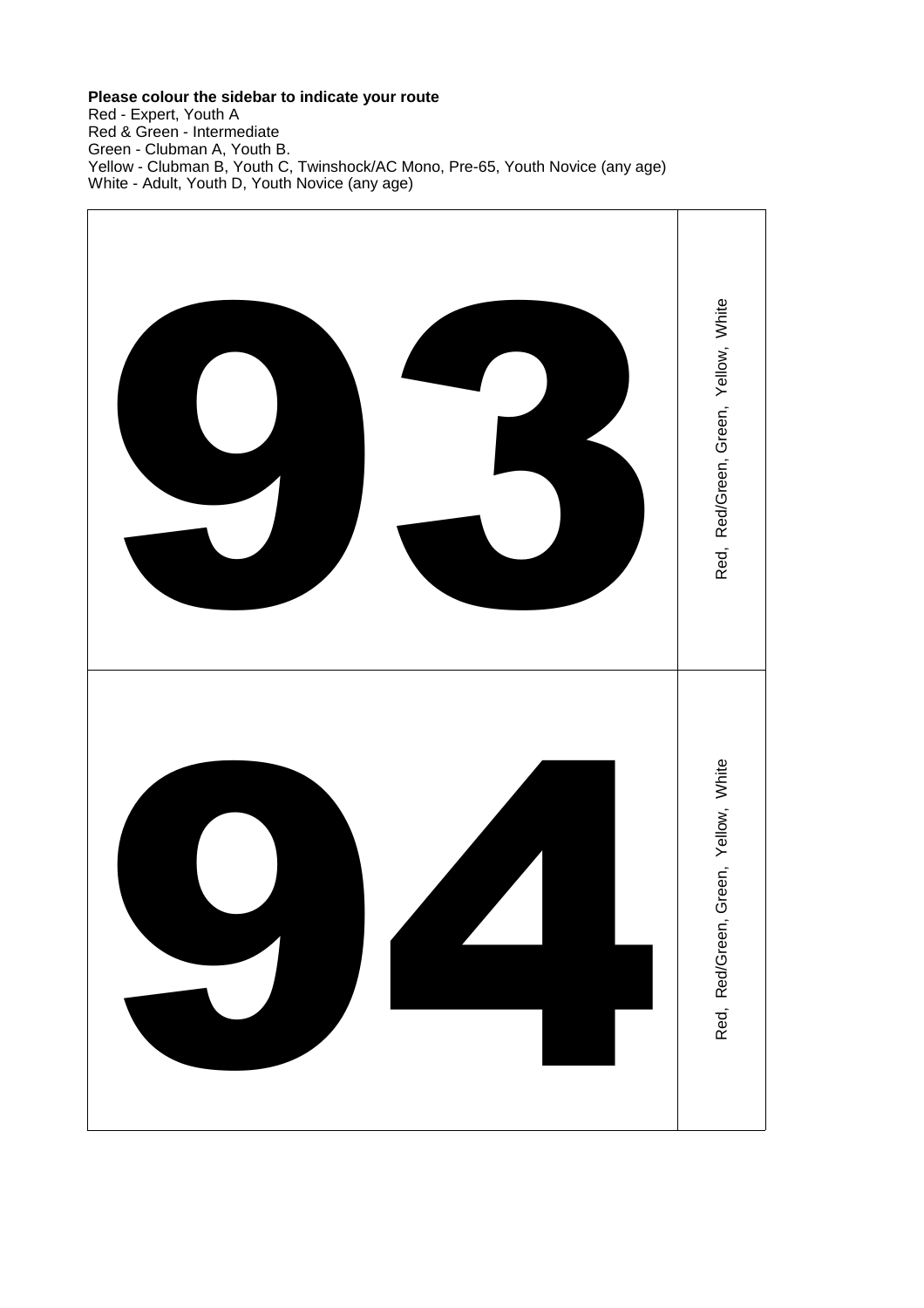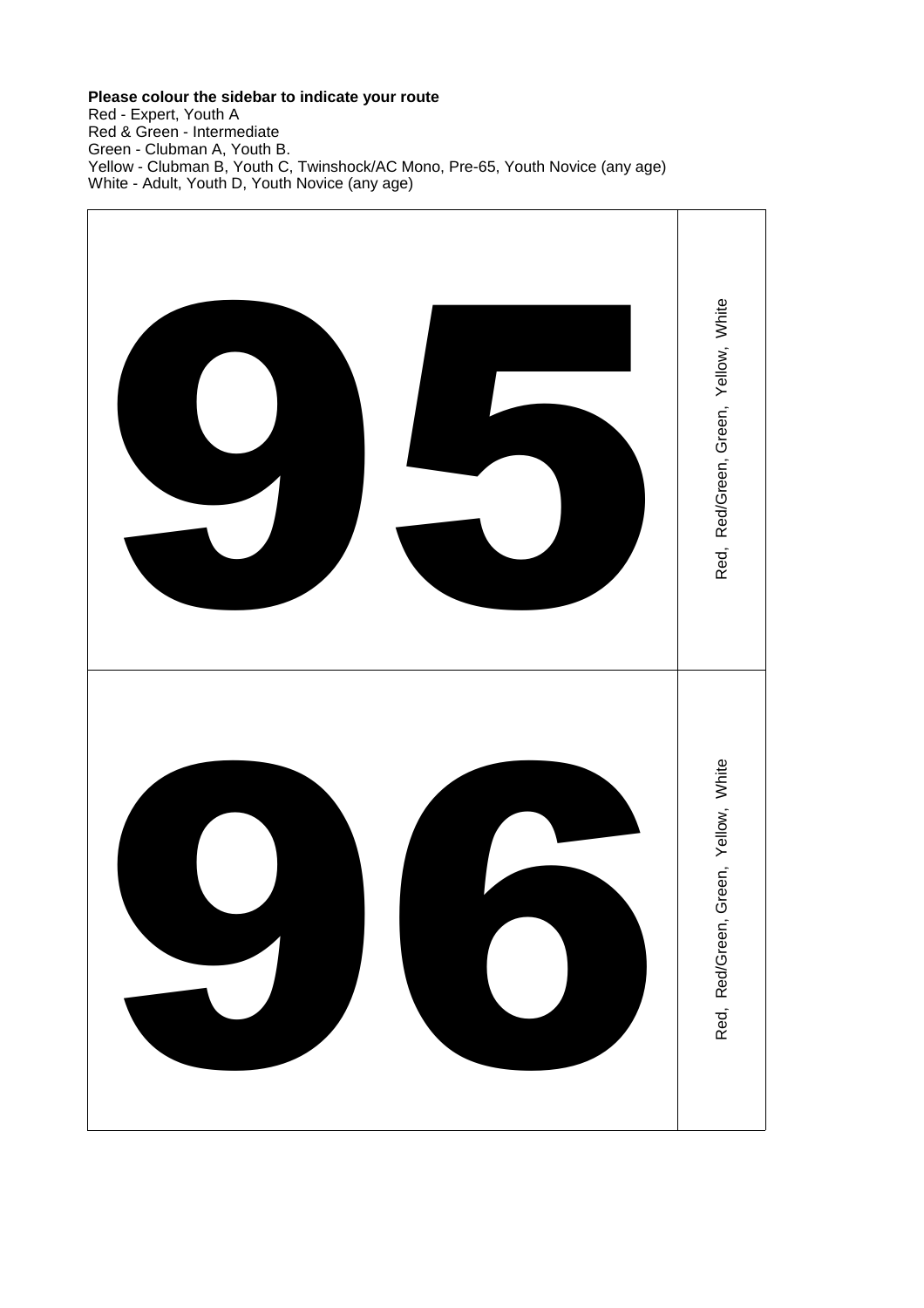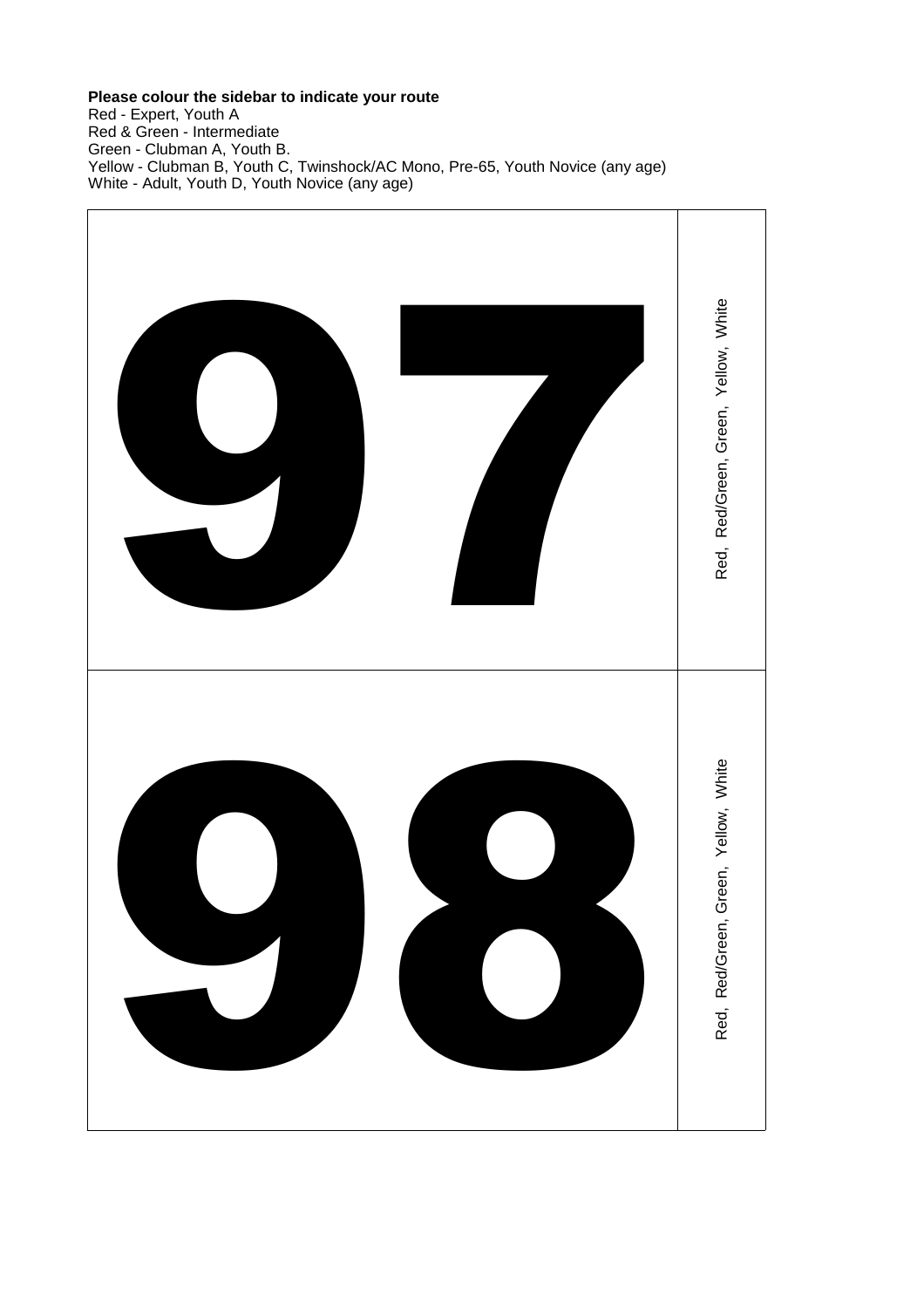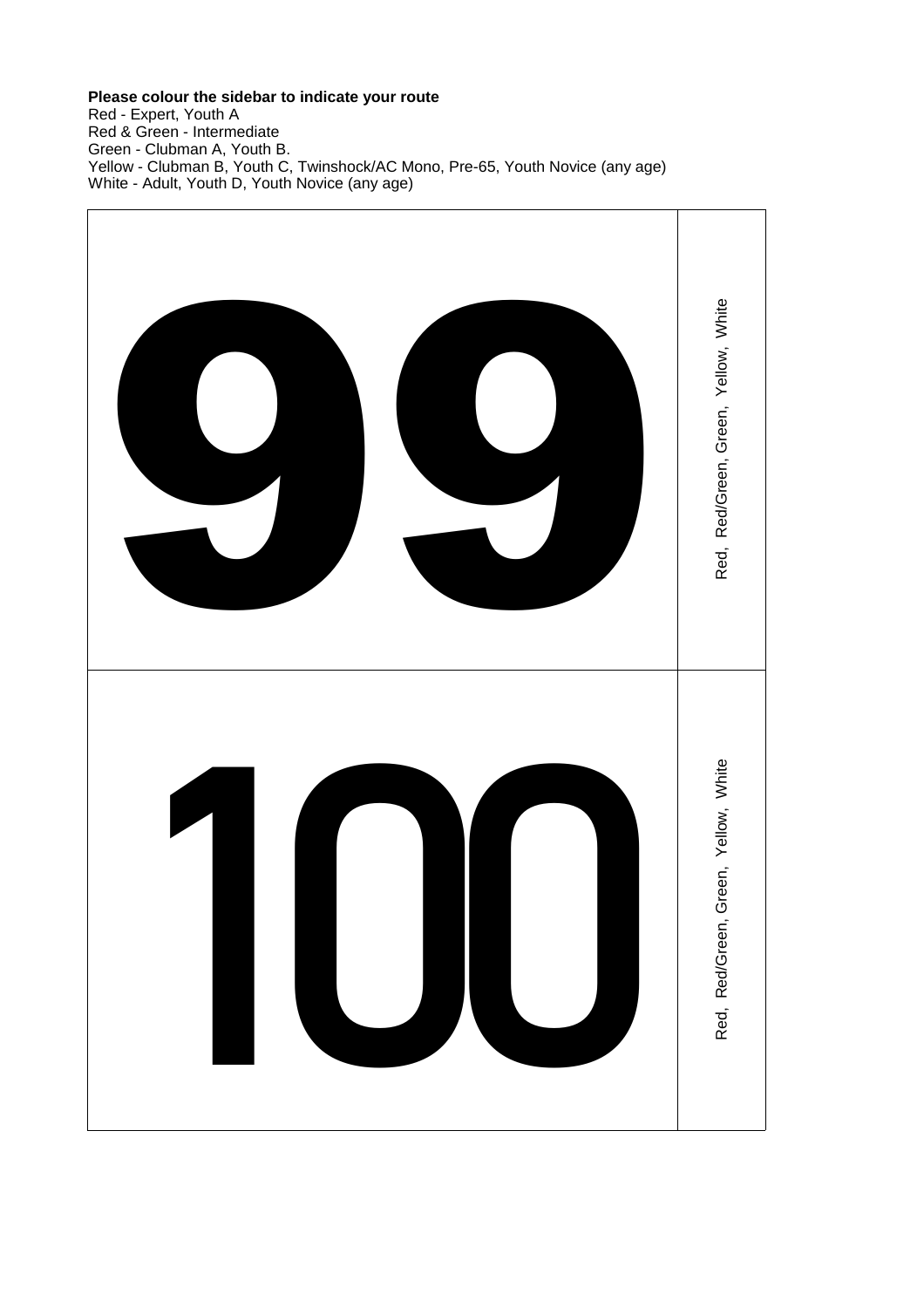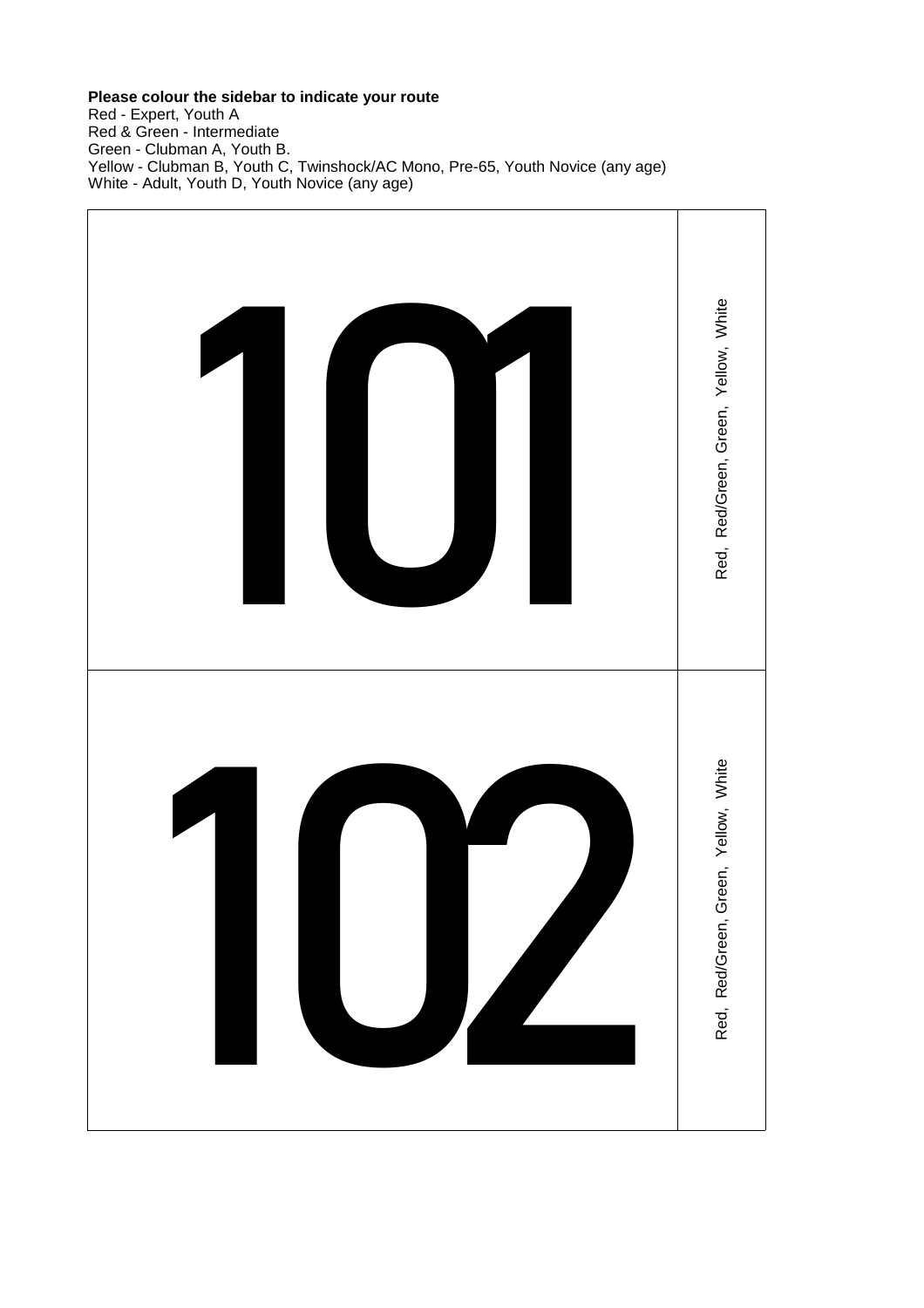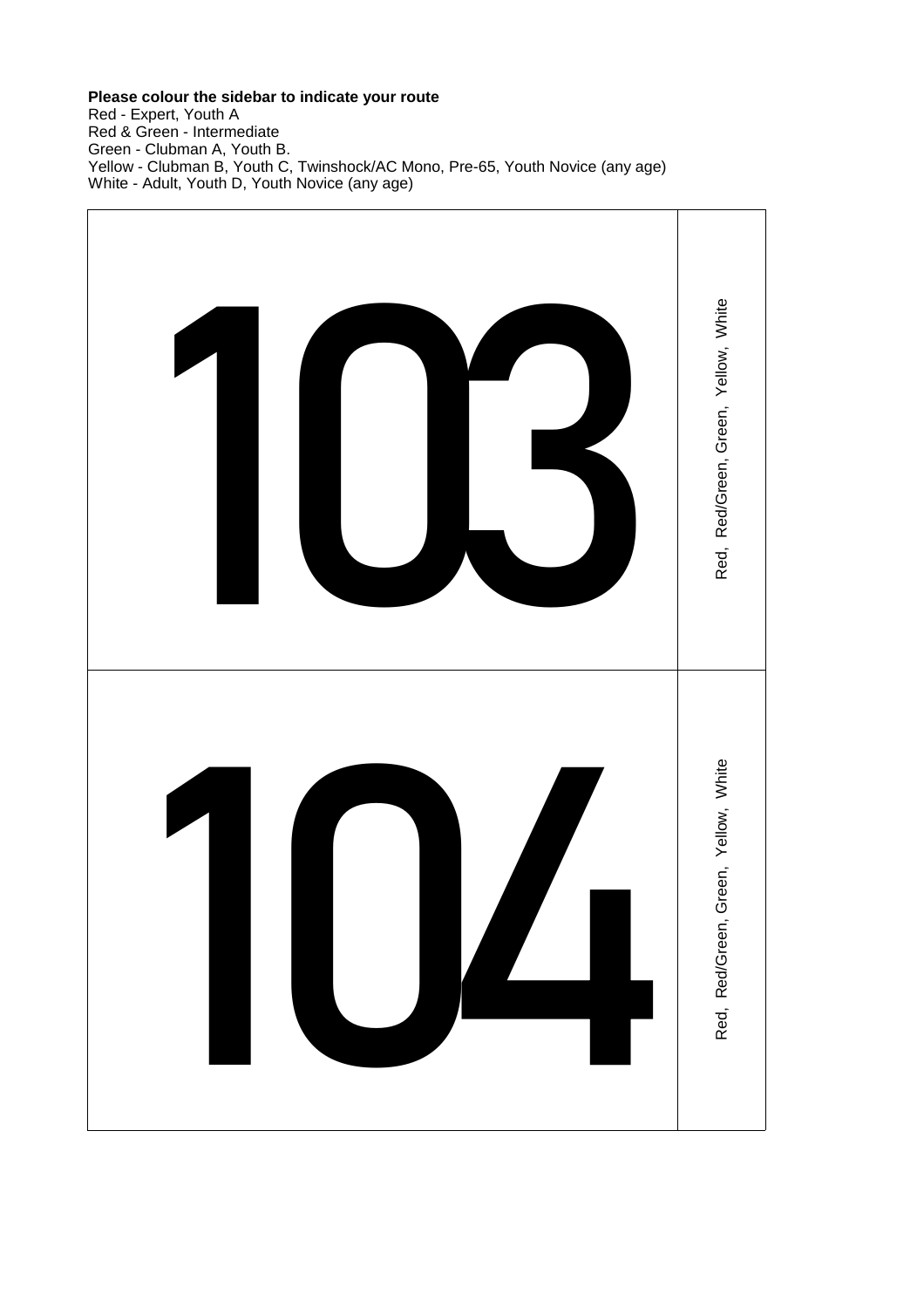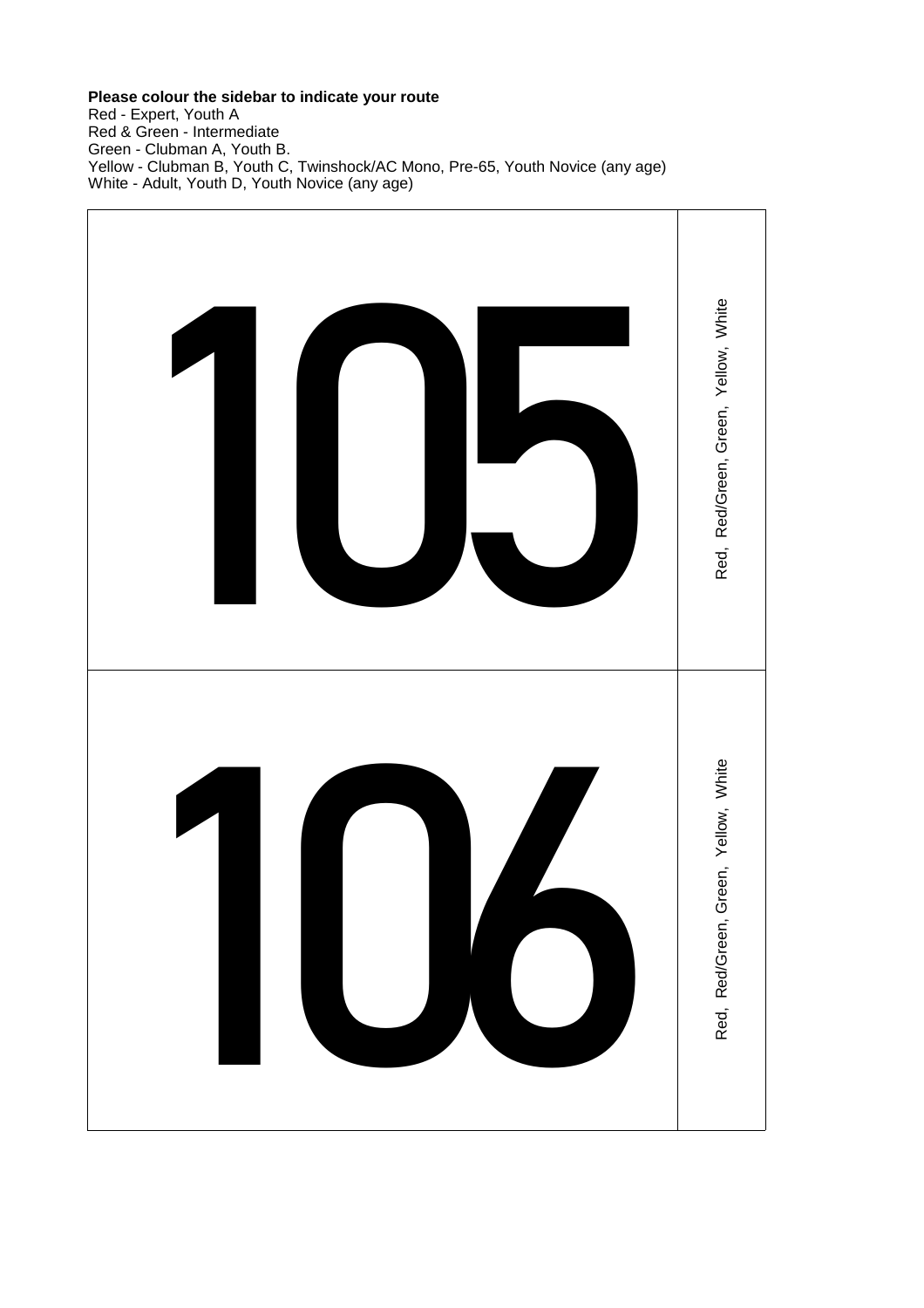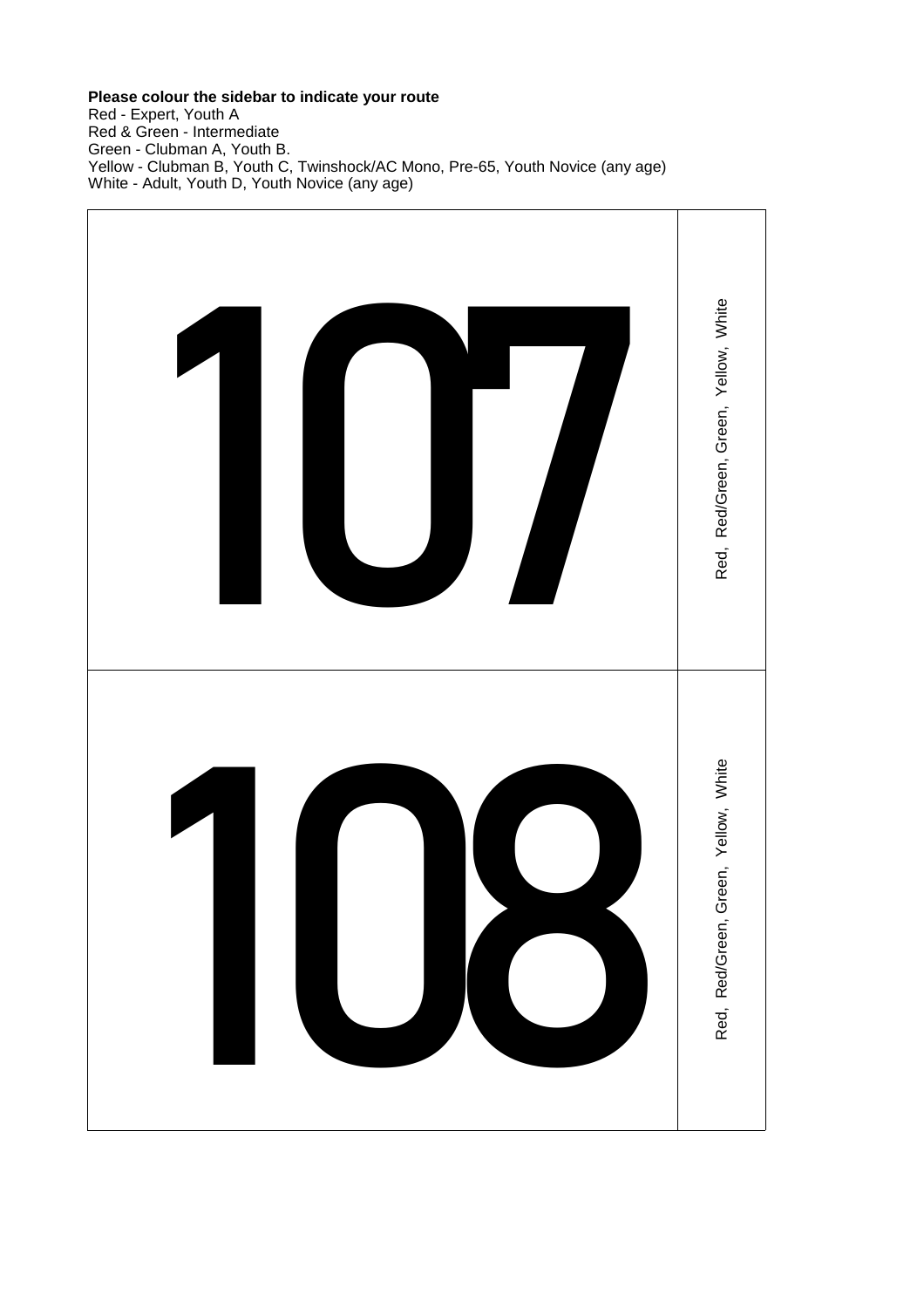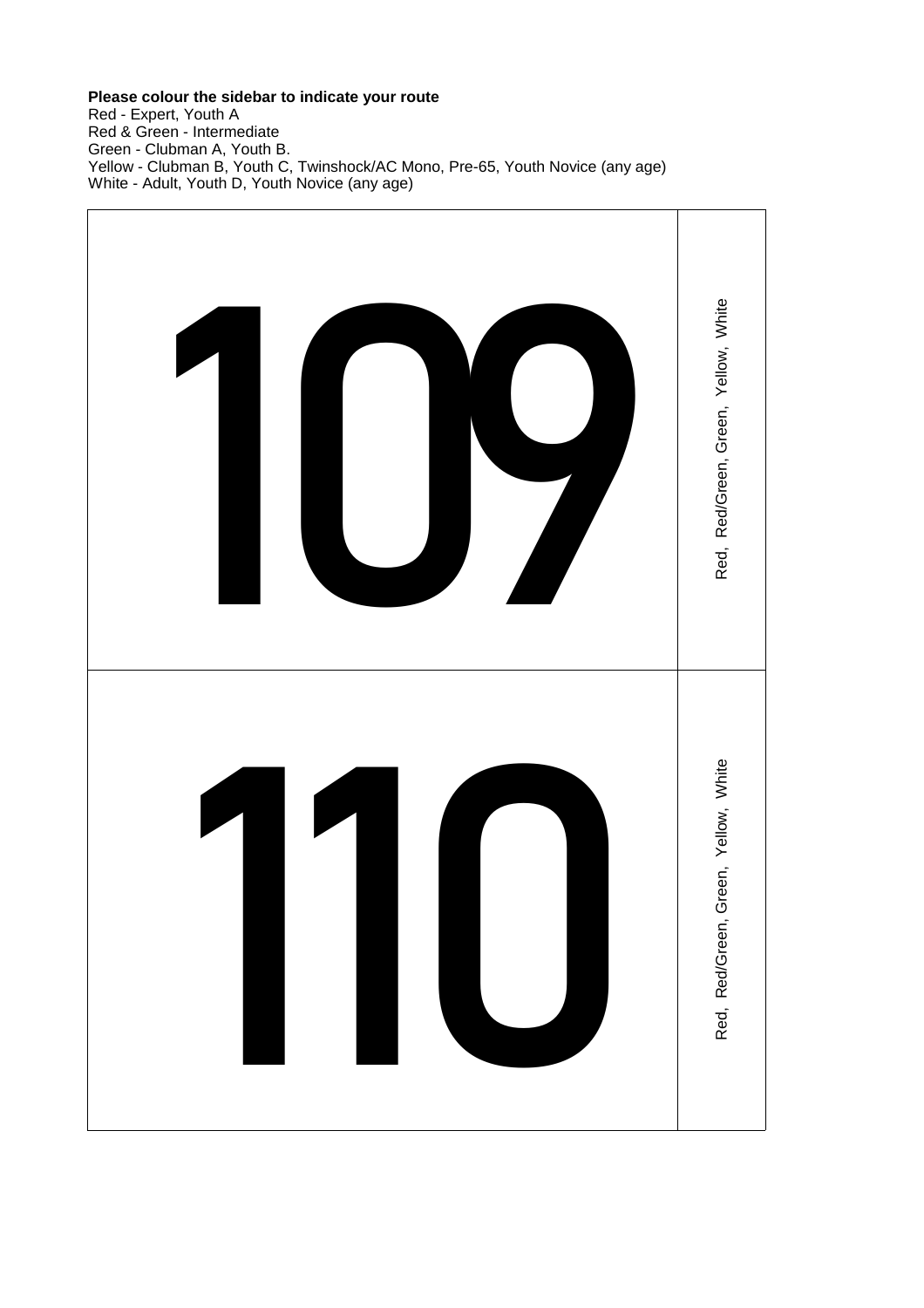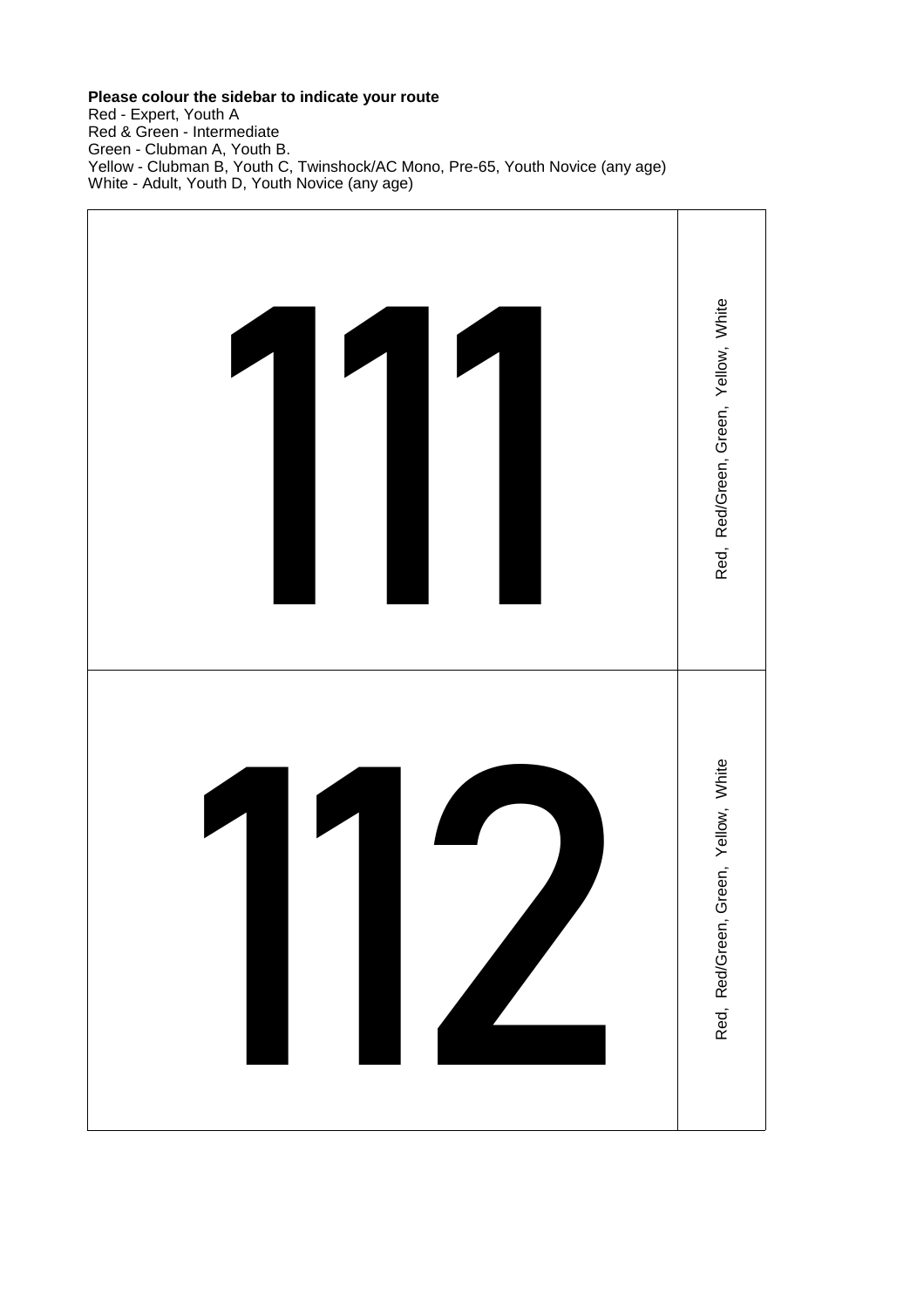# **Please colour the sidebar to indicate your route**

Red - Expert, Youth A Red & Green - Intermediate Green - Clubman A, Youth B. Yellow - Clubman B, Youth C, Twinshock/AC Mono, Pre-65, Youth Novice (any age) White - Adult, Youth D, Youth Novice (any age)

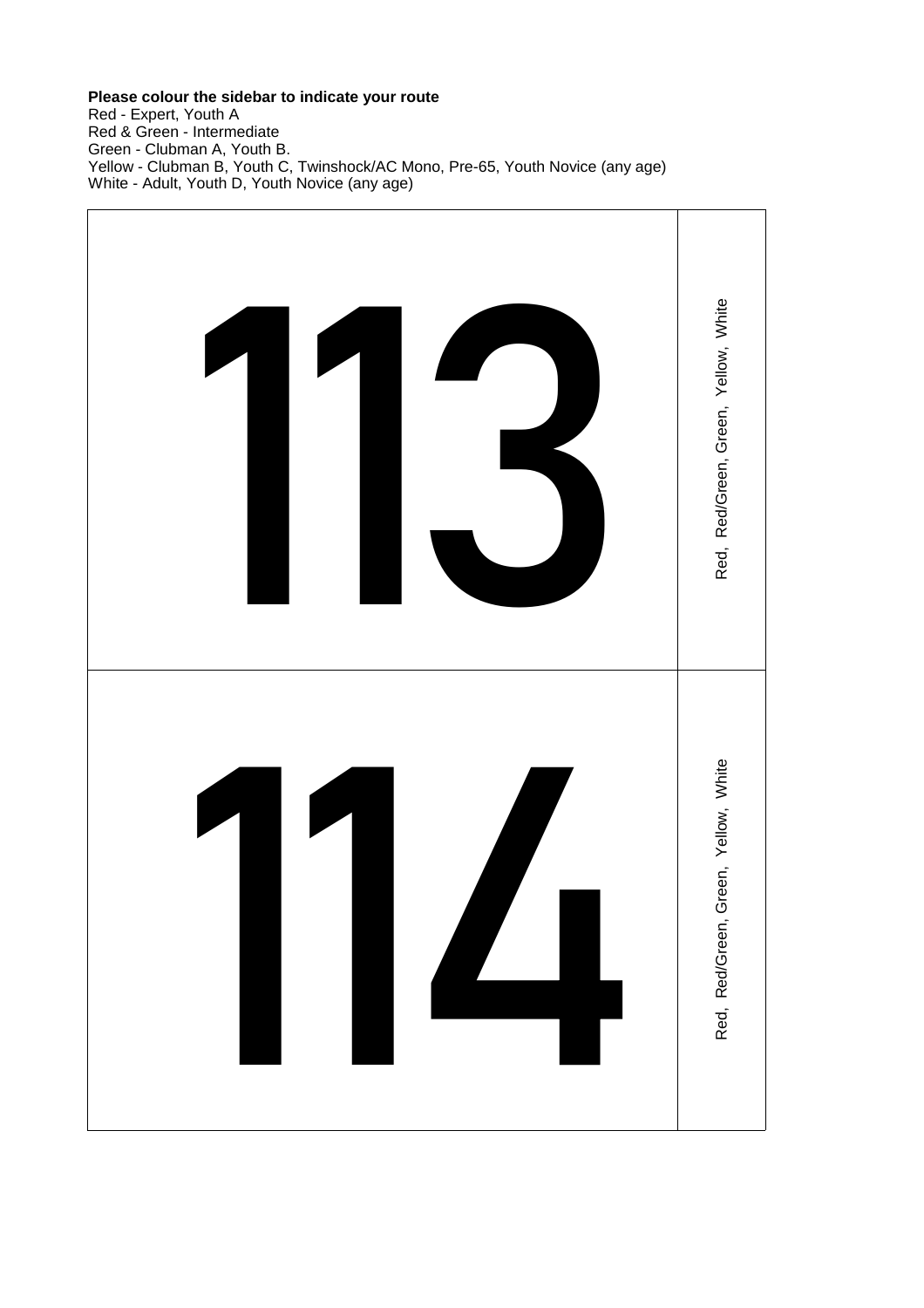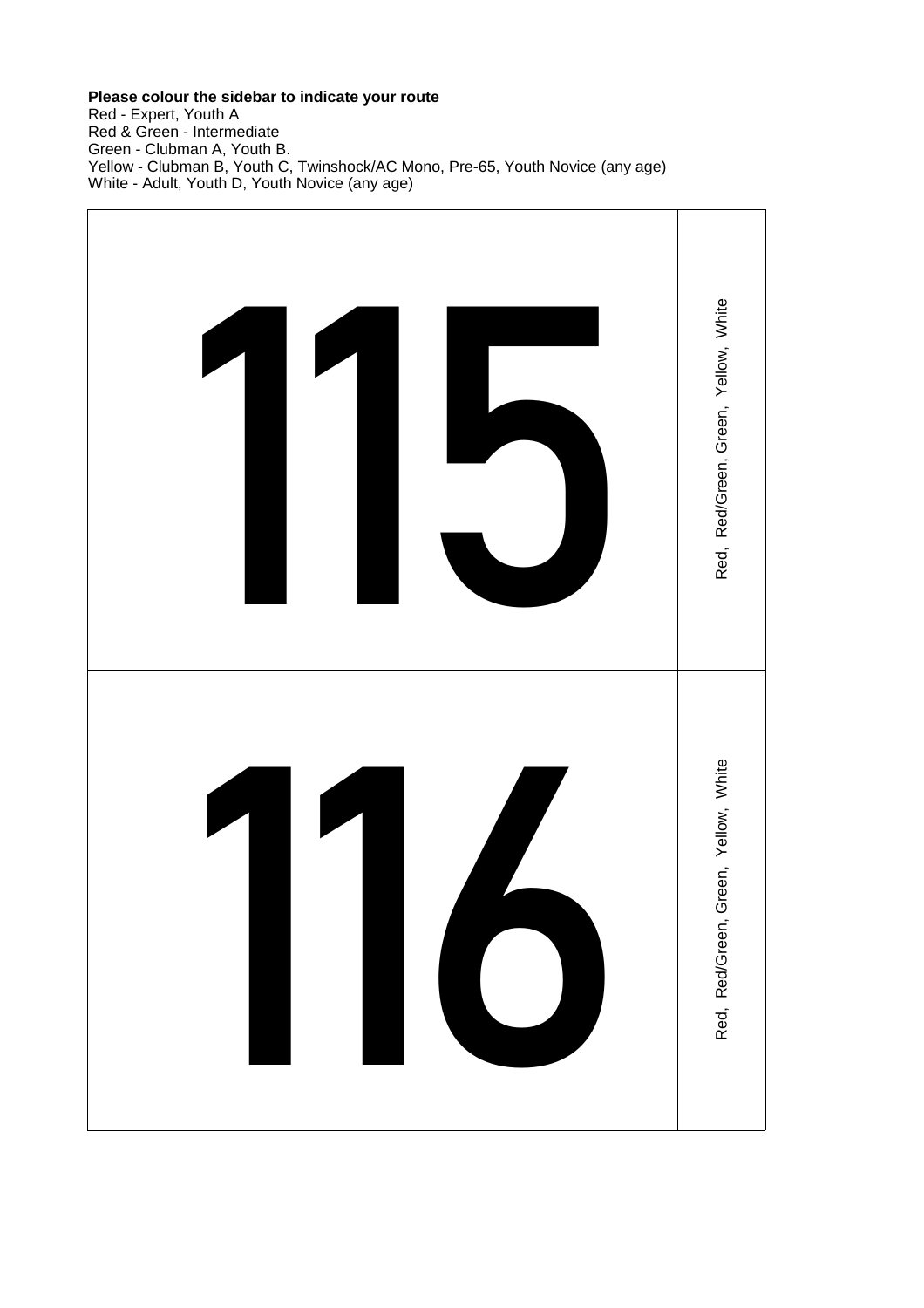